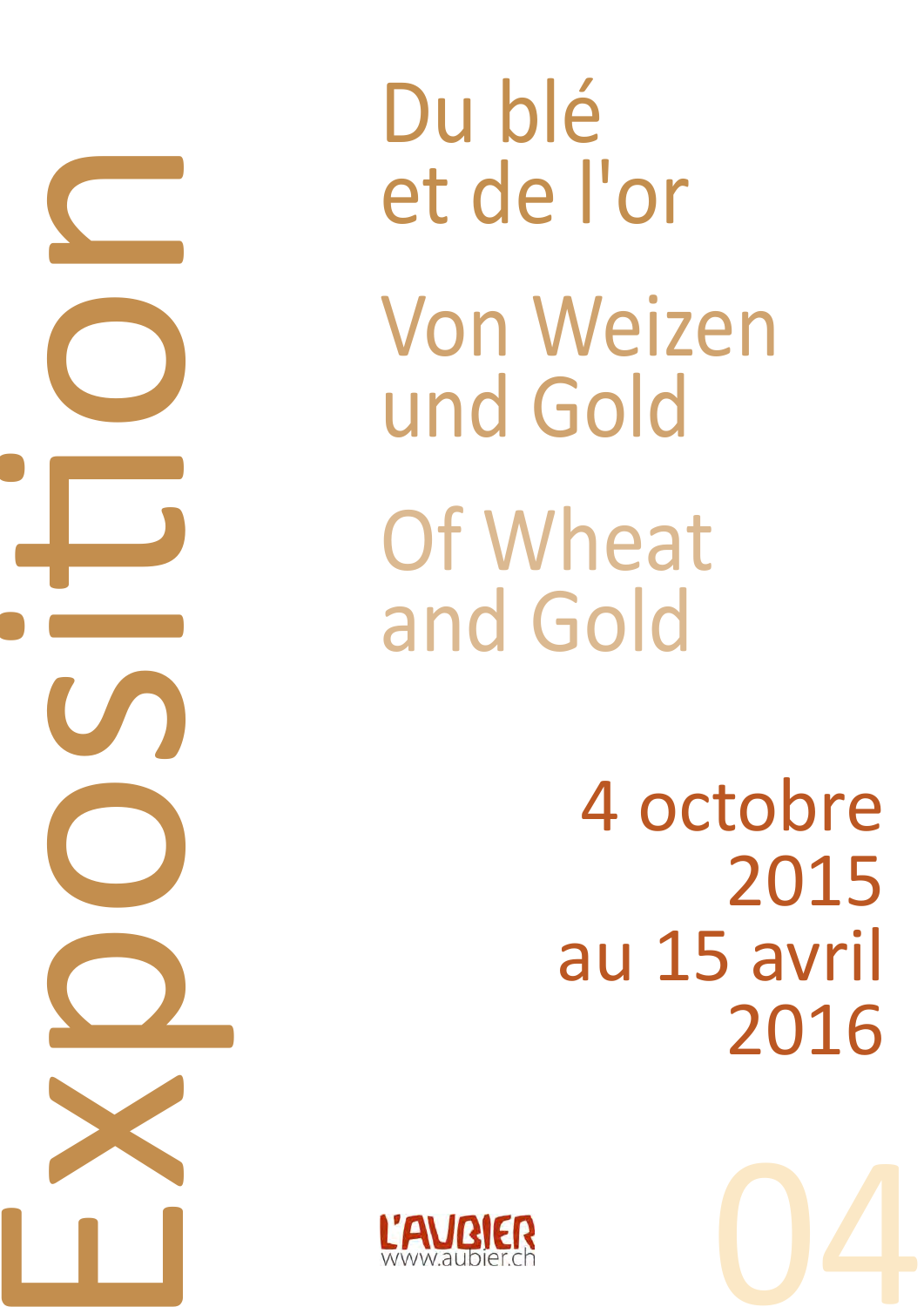

WIRTSCHAFTSKONFERENZ ECONOMICS CONFERENCE

# **Expositions** Ausstellungen **Exhibitions**

Bienvenue à la quatrième d'une série d'ex-<br>positions qui se donnent pour tâche d'aborder les événements d'aujourd'hui d'un point de vue associatif, tel qu'inauguré par Rudolf Steiner.

Le contenu présenté ici est issu d'une recherche faite en petits groupes, en plusieurs langues et dans plusieurs pays.

En économie, ce sont souvent les doctrines et les théories qui définissent la réalité. Mais ce qui compte, c'est bien plutôt de reconnaître le processus économique, de partir de lui et de chercher à vraiment le comprendre.

Ces questions nous accompagnent depuis nos débuts à L'AUBIER en 1979. Nous avons souhaité maintenant les mettre en évidence et les présenter régulièrement ici pour que L'AUBIER puisse offrir un point d'ancrage européen à ce travail.

- *Christopher Houghton Budd*
- *Marc Desaules*
- *Anita Grandjean*

### Thèmes précédents

- Vrais prix, vrais revenus. Les propositions d'Aristote, de Thomas d'Aquin et de Rudolf Steiner.
- Vers une seule économie mondiale. L'œuvre de Steiner, Keynes et Dunlop.
- Rudolf Steiner, économiste Deux semaines qui pourraient changer le monde

### Thèmes en perspective

- L'argent ‹vrai›.
- La fi nance au seuil.
- Si les femmes comptaient.
- Au-delà du marché. Au-delà des banques.

Herzlich Willkommen zur vierten in einer Serie von Ausstellungen, die es sich zum Anliegen machen, an die Ereignisse unserer Zeit mit einem assoziativen Gesichtspunkt, so wie ihn Rudolf Steiner formuliert hat heranzugehen.

Die hier dargestellten Inhalte sind Forschungsergebnisse von kleinen Gruppen, in mehreren Sprachen und Ländern.

In der Wirtschaft sind es oft die Doktrinen und Theorien, die die Wirklichkeit definieren. Was jedoch zählt, ist der wirtschaftliche Prozess und der Versuch, ihn wirklich zu verstehen.

Diese Fragen begleiten uns seit den Anfängen von L'AUBIER seit 1979. Es ist nun unser Wunsch sie stärker hervorzuheben und sie hier regelmässig darzustellen, damit L'AU-BIER ein europäischer Ankerpunkt für diese Arbeit werden kann.

Welcome to the forth in a series of exhi-<br>bitions designed to address today's events from an associative point of view, as inaugurated by Rudolf Steiner.

The content presented here is the result of worldwide research in small groups, in several languages and in several countries.

In economics today, reality is often defined in terms of doctrines and theories. But what matters is to recognise and begin with the economic process, and then try both to understand it and give it clear expression.

Having been concerned with these questions ever since L'AUBIER's inception in 1979, we would like now to highlight and present such themes as part of our on-going activity to make L'AUBIER a European focus for this work.

### Vorherige Themen

- RichƟ ge Preise, richƟ ges Einkommen. Die Vorschläge Aristoteles, Thomas von Aquin und Rudolf Steiner.
- Zu einer geeinten Welt-Wirtschaft. Das Werk von Steiner, Keynes und Dunlop.
- Rudolf Steiner, Wirtschaftswissenschaftler - Zwei Wochen, die die Welt verändern könnten

### **Themenperspektive**

- Das richƟ ge Geld.
- Die Finanzen auf der Schwelle.
- Wenn die Frauen zählen würden.
- Jenseits des Marktes. Jenseits der Banken.



#### Previous themes

- True price, true income. The proposals of Aristotle, Thomas Aquinas and Rudolf Steiner.
- Towards a One-World Economy. The work of Steiner, Keynes and Dunlop.
- Rudolf Steiner, Economist Two weeks that could change the world

### Prospective themes

- True money.
- Finance at the threshold.
- If women counted.
- Beyond the market. Beyond banking.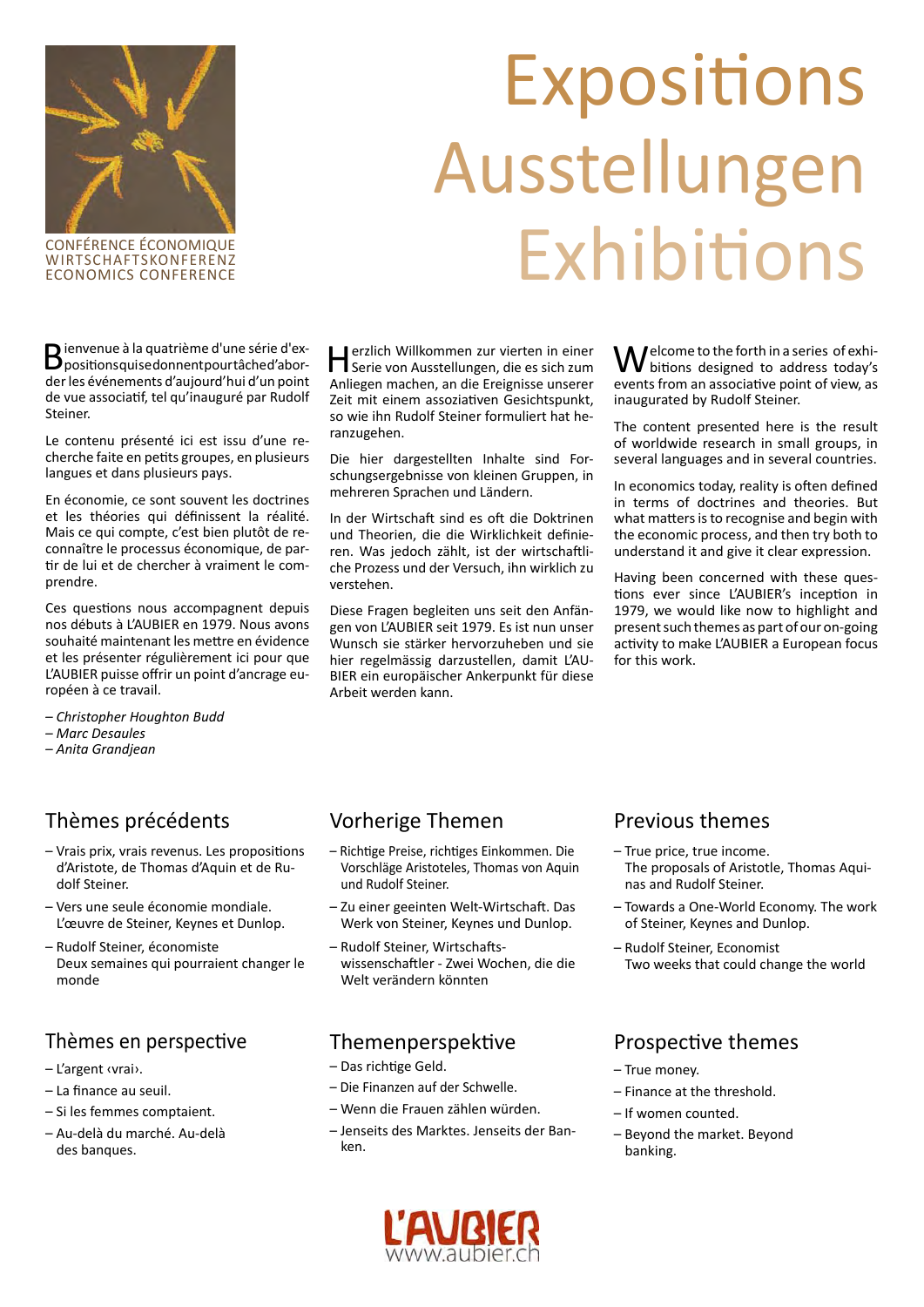## Du blé et de l'or Von Weizen und Gold Of Wheat and Gold



 $\hat{A}$ la fin du 19ème siècle, l'Empire britan-<br>inique était à son apogée. En dehors de ses intérêts nationaux il se considérait lui-même comme l'auteur d'une proto-économie planétaire. Cette économie mondiale était maintenue par l'étalon-or une monnaie internationale inventée par Isaac Newton. Il vivait son âge d'or avant d'être balayé par la première guerre mondiale.

Cette exposition se penche sur l'histoire économique (1) à la lumière de l'économie associative (2). Ses esquisses et aphorismes revisitent les rôles du blé et de l'or dans la vie économique mais comme symbole d'une dimension plus large que leur seule existence matérielle peut suggérer.

#### (1) Histoire de l'économie

Une grande partie de l'histoire citée ici provient d'articles originellement publiés par «The Present Age» un journal publié de 1935 à 1939 quand la deuxième guerre mondiale a éclaté. (voir exposition). Édité par l'historien autrichien Walter Johannes Stein, son principal objectif était d'élaborer l'idée d'une seule économie mondiale 80 ans plus tard, cette exposition cherche à donner à ces efforts une nouvelle expression.

#### (2) L'économie associative

L'humanité fait maintenant partie d'une seule économie mondiale. Malgré diverses interprétations de ce fait, alternatives ou néo-libérales, le défi est d'atteindre une compréhension de l'économie que chacun peut faire sienne. C'est le but de l'économie associative, une approche de l'économie qui est cosmopolite, non partisane et basée sur l'idée que la vie économique est la responsabilité partagée de tous les êtres humains. Sa perspective comprend plusieurs écoles de pensées économiques, incluant la contribution de Rudolf Steiner, dont les idées apportent une part précieuse au développement d'une économie moderne élargie à toute l'humanité.

Am Ende des 19. Jahrhunderts war das britische Empire auf seinem Höhepunkt. Abgesehen von seinen nationalen Interessen betrachtete es sich als Autor einer "protoglobalen" Wirtschaft. Diese Weltwirtschaft wurde vom Goldstandard zusammengehalten, einer internationalen, von Isaac Newton erfunden Währung. Sie hatte ihre Glanzzeit bis sie vom ersten Weltkrieg hinweggefegt wurde.

Diese Ausstellung betrachtet die Wirtschaftsgeschichte im Licht einer assoziativen Wirtschaft. Ihre Skizzen und Gedanken blicken auf die Rollen von Weizen und Gold zurück, allerdings in einer grösseren Dimension, als ihre materielle Existenz allein es nahelegt.

(1) Wirtschaftsgeschichte

Viel von der hier zitieren Geschichte stammt aus Artikeln der Zeitung "The Present Age", die von 1935 bis 1939, dem Beginn des zweiten Weltkriegs erschien (siehe Ausstellung. Herausgegeben wurde sie von einem österreichischen Historiker, Walter Johannes Stein, und ihr Hauptanliegen war die Idee einer geeinten Welt-Wirtschaft (siehe Broschüre zur Ausstellung 2 vom 4. Oktober 2014 bis zum 6 Februar 2015) zu erarbeiten. 80 Jahre später versucht diese Ausstellung diesen Bemühungen einen neuen Ausdruck zu geben.

#### (2) Assoziative Wirtschaft

Die Menschheit ist nun Teil einer geeinten Welt-Wirtschaft. Trotz diverser Interpretationen dieser Tatsache, von alternativ bis neoliberal, besteht die Herausforderung darin, ein wirtschaftliches Verständnis zu erreichen, das allen zu Eigen sein kann. Das Ziel der assoziativen Wirtschaft ist ein kosmopolitischer, unparteiischer Zugang zur Ökonomie, der auf der Idee basiert, dass das wirtschaftliche Leben die geteilte Verantwortung aller Menschen ist. Ihre Perspektive umfasst viele wirtschaftliche Schulen, inklusive des Beitrags von Rudolf Steiner, dessen Einsichten ein wertvoller Beitrag zur Entwicklung einer modernen Menschheitsweiten Wirtschaft sind.

of a proto-global economy. That world economy was held together by the gold standard, an international currency invented by Isaac Newton. It was at its hey-day, until swept away by World War 1. This exhibition looks at economic history (1)

 $A$ t the close of the 19th century the British<br>
anticordistance is found itself the (suther) national interests, it found itself the 'author'

in the light of associative economics (2). Its vignettes and aphorisms review the roles of wheat and gold in economic life, but as tokens of larger dimensions than their material existence alone suggests.

#### (1) Economic History

Much of the history cited here was derived from articles originally published in "The Present Age", a journal published from 1935 until 1939, when World War 2 intervened (see exhibit). Edited by Austrian historian, Walter Johannes Stein, its main aim was to elaborate the idea of a one-world economy. 80 years on, this exhibition endeavours to give these efforts new expression.

#### (2) Associative Economics

Humanity is now part of a one-world economy. Despite diverse interpretations of this fact, ranging from alternative to neo-liberal, the challenge is to reach an understanding of economics that all can own. This is the aim of associative economics, an approach to economics that is cosmopolitan, non-partisan and based on the idea that economic life is the shared responsibility of all human beings. Its perspective comprehends many schools of economic thought, including the contribution of Rudolf Steiner. whose insights make a valuable contribution to the work of developing a modern humanity-wide economy.

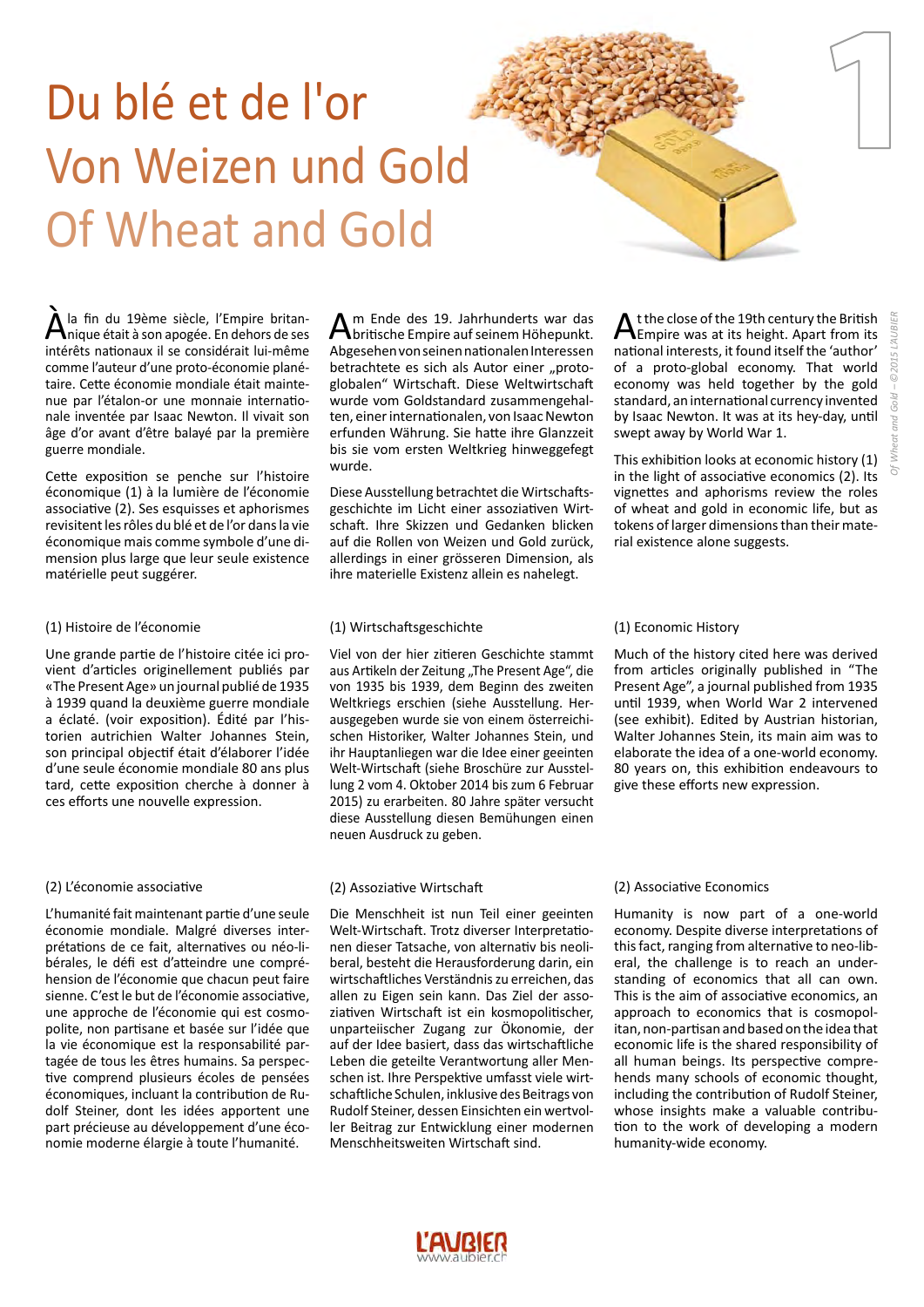## Entre deux pôles<br>Zwischen zwei Polen<br>Between two Poles Zwischen zwei Polen Between two Poles

AN CAPITAL NATURE CAPACITIES

L'économie est sous-tendue par un proces-sus qui se déroule entre deux pôles bien précis:

– la terre dans le sens de nature en général (de la géologie aux plantes alimentaires), représentée par le blé;

– le capital, la contreparƟ e des capacités et de la créativité humaines, représenté par l'or.

Le milieu qui lie les deux pôles est ce que les économistes appellent le travail, qui peut avoir une prédominance manuelle ou intellectuelle, mais est toujours un mélange des deux.

Nous travaillons la terre, mais ne pouvons le faire sans une certaine part d'intention créative consciente. De même que nous ne pouvons pas n'avoir que des idées ou faire preuve de créativité dans l'abstrait; nous devons aussi organiser notre travail.

Wirtschaftsleben liegt ein Prozess zu<br>Ishen Balan antfeltat: lichen Polen entfaltet:

– Land, die allgemeinen Naturgrundlagen (von der Geologie bis zu Nahrungspflanzen), repräsentiert durch den Weizen;

– Kapital, das Gegenstück zu menschlichen Fähigkeiten und Kreativität, repräsentiert durch Gold.

Das Mittel, das diese beiden Pole miteinander verbindet, ist, was Wirtschaftswissenschaftler Arbeit nennen, deren Spanne von manuell zu geistig reicht, aber immer eine

Wir bearbeiten das Land, aber wir können es nicht tun ohne einen gewissen Grad von bewusster, kreativer Absicht. Ebenso wenig können wir rein im Abstrakten mit Ideen oder Kreativität bleiben; wir müssen unsere

Arbeit bearbeiten, sie organisieren.

Mischung aus beiden ist.

E conomic life is underpinned by a process<br>
Let unfolds between two given poles:

– land, in the sense of nature generally (from geology to food plants), represented by wheat;

– capital, the counterpart of human capacities and creativity, represented by gold.

The medium that connects the two poles is what economists call labour, which can range in predominance from manual to mental, but is always a mix of the two.

We work on land, but we cannot do so without some degree of conscious creative intent. Just so, we cannot have ideas or be creative in the abstract: we need to work on, organise our labour.



*Of Wheat and Gold – ©2015 L'AUBIER*

ðf

Wheat and Gold - ©2015 L'AUBIER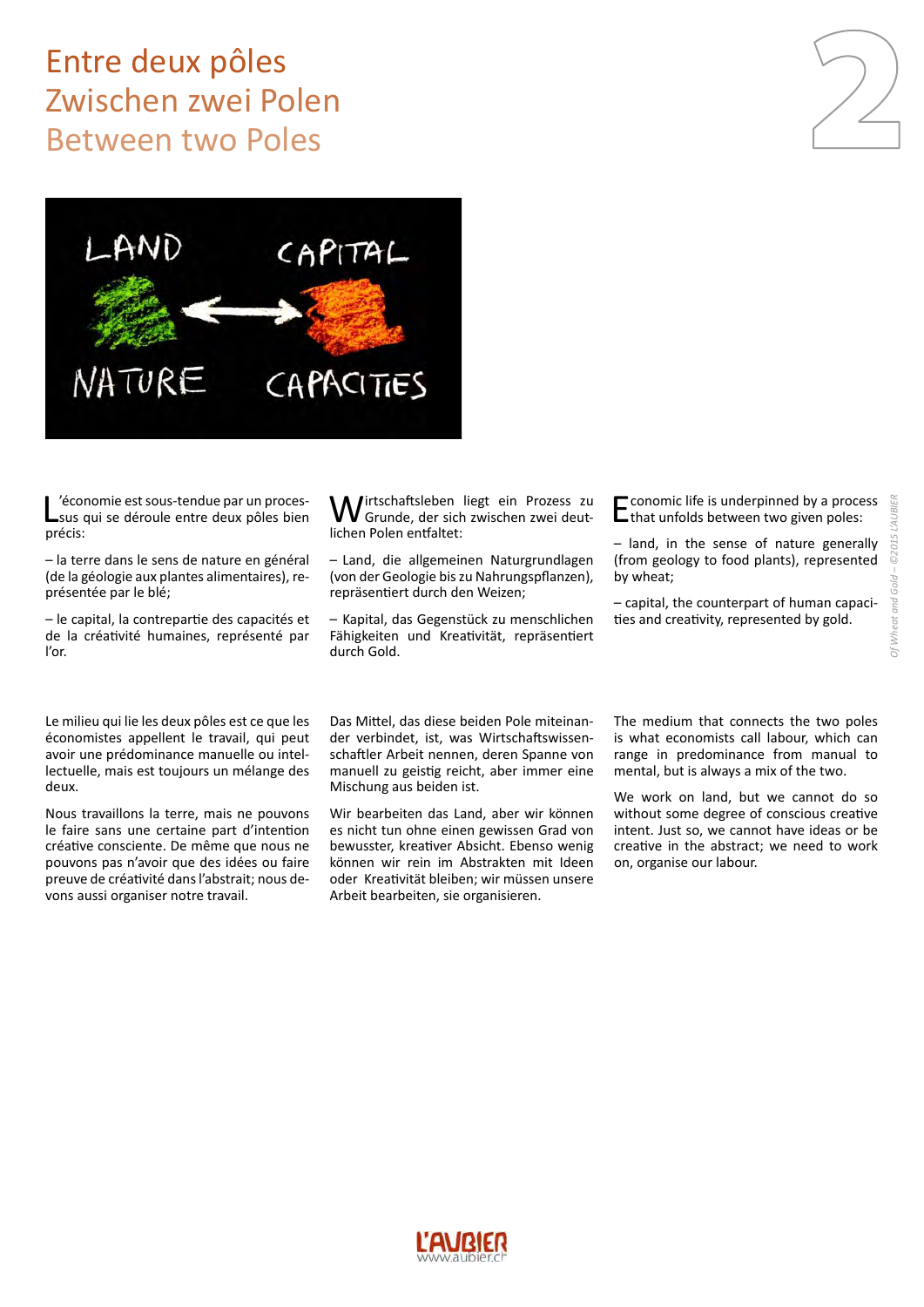## Au-delà de la vie agraire Jenseits des Agrarlebens Au-delà de la vie agraire<br>Jenseits des Agrarlebens<br>Beyond Agrarianism

Vu de l'extérieur, l'économie antique était<br>d'abord une chose agraire, supervisée par les Sages. Les temps étaient théocratiques: la démocratie encore impensable. Les êtres humains ne vivaient pas sur terre comme aujourd'hui. La vie terrestre était faite d'agriculture et de gratitude envers les dieux aux temps des récoltes. La vie culturelle aussi était orientée vers la terre.

Aujourd'hui cependant, l'agriculture est pour bien des gens relativement éloignée comparée à l'économie non-agricole. L'accent s'est déplacé vers la formation des idées, des capacités et vers la créativité.

Nous pouvons voir cela comme la contrepartie des statistiques qui disent que seul le 3% du commerce mondial est ‹réel› alors que le 97% est d'ordre financier.

L'ensemble représentant toutefois toujours le 100%, il reste une relation entre les deux. Bien que la proportion puisse devenir extrême, le capital (en bleu ci-dessus) a une certaine relation avec le commerce (en rouge). Un monde de biens sans argent n'est pas plus concevable qu'un monde d'argent sans biens, témoins les événements de 2008.

 $\ddot{A}$ usserlich betrachtet war das antike wirt-<br>schao hear filitet war aining Weiser ches, beaufsichtigt von einigen Weisen. Es waren theokratische Zeiten; die Demokratie war noch undenkbar. Auch die Menschen waren nicht in der Art auf der Erde, wie sie es heute sind. Das irdische Leben bestand weitestgehend aus Landwirtschaft und einem Dank an die Götter zur Erntezeit. Auch das kulturelle Leben bezog sich auf das Land.

Heute ist die Landwirtschaft für viele Menschen relativ fern im Vergleich zu dem Teil der Wirtschaft, der nicht agrarisch ist. Der Schwerpunkt der Wirtschaft hat sich zu dem Pol der Ideenfindung, den Fähigkeiten und der Kreativität verschoben.

Wir können das als die Kehrseite der aktuellen Statistiken betrachten, welche besagen, dass nur 3% des Welthandels "reale" und 97% finanzielle Transaktionen sind.

Die Gesamtheit repräsentiert immer 100%, zwischen beiden besteht eine Beziehung. Auch wenn die Proportionen sehr extrem werden können, muss Kapital (hier in blau) immer in einem Zusammenhang mit dem Handel (hier in rot) stehen. Eine Warenwelt ohne Geld ist ebenso wenig vorstellbar wie eine Geldwelt ohne Waren, wie die Ereignisse aus dem Jahr 2008 zeigen.

 $\sum_{\text{was a mainly agrarian affair, overseen}}$ by wise elders. The times were theocratic: today's democratic existence was but a future event. Nor were human beings so on the earth as they are today. Earthly life was largely a matter of agriculture, with thanks given to the gods at harvest time. Cultural life also turned on the land.

Nowadays, however, for many people, agriculture is relatively remote compared to the non-agricultural economy. The focus has shifted to the pole of ideation, capacities and creativity.

We can imagine this as the converse of today's statistic that says only 3% of world trade is 'real', 97% is financial.

Total turnover is always 100%, however, so the difference in proportion is not absolute but relative. Though the proportion may become highly stretched, capital (the blue money) has to be in some relation to trade (the red money). A world of goods without money is no more conceivable than a world of money without goods, witness the events of 2008.

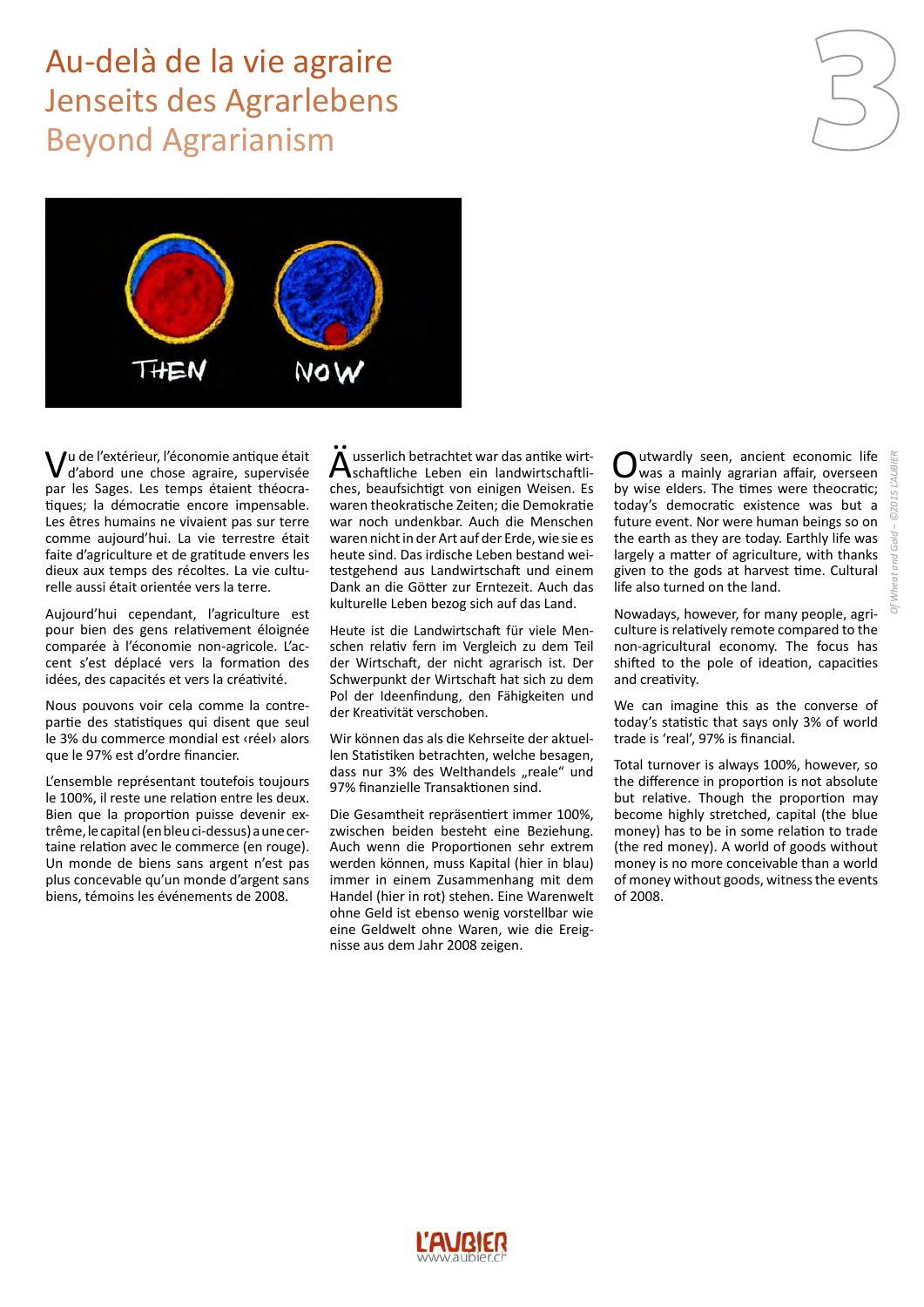## Laissons rayonner le soleil! Lassen wir die Sonne scheinen! Laissons rayonner le soleil!<br>Lassen wir die Sonne scheinen!<br>Let the sun shine!

 $\hat{A}$ la fin du 19ème siècle, l'économiste Wil-<br>liam Stanley Jevons (1835-1882) a cherché une signification aux taches solaires. Il n'a pas réussi à rendre ses allégations crédibles mais peut-être bien qu'il était sur quelque chose. Essayons donc encore une fois!

À qui appartient l'aube? À qui appartient le soleil?

Que quelqu'un, surtout un économiste, en vienne à répondre ‹à moi› ou même ‹à nous› et ce serait la porte d'entrée de la folie dans les affaires humaines. Le soleil est souverain. Se levant chaque matin, brillant chaque jour – il accompagne toute notre existence.

Mais le soleil est aussi égalitaire; ses rayons tombent sur nous de manière égale. Noble et équitable, il illumine toute existence. Il régit aussi la vie économique. Par ses représentants, le blé et l'or, il nous donne notre pain quotidien et harmonise toutes relations.

Im späten 19. Jahrhundert suchte der Wirt-<br>schaftswissenschaftler William Stanley Jem späten 19. Jahrhundert suchte der Wirtvons (1835-1882) nach einer Bedeutung der Sonnenflecken. Er konnte seine Behauptungen nicht glaubwürdig machen, aber vielleicht war er etwas auf der Spur. Versuchen wir es noch einmal!

Wem gehört die aufgehende Sonne? Wem gehört der Sonnenschein?

Sollte jemand, im schlimmsten Fall ein Wirtschaftswissenschaftler "Mir!" oder "Uns!" antworten, wäre es der Beginn des Wahnsinns in den menschlichen Geschäften. Die Sonne ist souverän. Jeden Morgen geht sie auf, jeden Tag scheint sie – begleitet unsere ganze Existenz.

Aber die Sonne ist auch gleichmachend, ihre Strahlen fallen gleichermassen auf uns alle. Edel und gerecht erleuchtet sie alles Sein. Sie regiert auch das Wirtschaftsleben. Durch ihre Repräsentanten Weizen und Gold gibt sie uns unser tägliches Brot und harmonisiert alle Beziehungen.

In the late 19th century, the economist<br>William Stanley Jevons (1835-1882) sought<br>meaning in the surfacented less surfaces n the late 19th century, the economist meaning in the sun's spots. He could not make his claims credible, but maybe he was onto something. So let's try again!

To whom belongs the rising sun? To whom belongs the sunshine?

Were anyone, worst of all an economist, to answer, "To me!" or even "To us!", then folly would enter into human affairs. The sun is sovereign. Rising every morning, shining every day – it succours all our existence.

But the sun is also egalitarian; its rays fall on us all equally. Noble and fair, it lights all existence. It also governs economic life. Through its representatives, wheat and gold, it gives to us our daily bread and harmonises all relationships.

## Solaire et polaire Sonnenhaft und polar Solar and polar

Dans ce sens, l'économie mondiale d'au-<br>jourd'hui est à la fois solaire et polaire et aussi longtemps que le soleil n'est pas forcé pour ainsi dire à tomber sur la terre, l'économie sera saine et favorable, stable et fructueuse pour tous. Aussi longtemps donc que blé et or resteront souverains, c'est-àdire non négociés. Ou s'ils le sont, alors à l'avantage de tous.

Alors, les valeurs qui apparaîtront d'un côté en tant que blé seront reflétées de l'autre sous forme monétaire par le capital – comme argent dont nous n'avons pas besoin pour le quotidien, mais qui est essentiel pour mener à bien les «belles actions» qu'Aristote considérait comme le véritable but de l'existence humaine. C'est en effet, comme l'économiste John Maynard Keynes l'observa fort à propos, le corollaire pour résoudre la question économique – ne pas satisfaire que les besoins matériels, mais de le faire pour pouvoir mener une vie plus digne.\*

Aussi longtemps que les effets du soleil sont libres d'agir à l'avantage de tous et ne sont pas sujets à être saisis ou possédés par quelques-uns d'entre nous seulement, alors le capital pourra paver les différents chemins qu'emprunte l'humanité.

*\* PerspecƟ ves économiques pour nos pe-Ɵ ts-enfants, 1930*

In diesem Sinn ist das heutige weltweite<br>Wirtschaftsleben sowohl Sonnenhaft als Wirtschaftsleben sowohl Sonnenhaft als auch polar, und solange die Sonne nicht auf die Erde gezogen wird, wird das Wirtschaftsleben gesund und unterstützend, stabil und fruchtbar für alle sein. Zumindest so lange, wie Weizen und Gold unabhängig, d.h. nicht handelbar bleiben. Oder wenn gehandelt wird, dann zum Gewinn aller.

Dann wird, was auf der einen Seite als Weizen gegeben ist auf der anderen in monetarisierter Form im Kapital gespiegelt – als das Geld, das wir nicht für unser tägliches materielles Leben benötigen, sondern welches notwendig ist, um die "guten Taten" zu vollbringen, die Aristoteles als den wahren Sinn des menschlichen Daseins sah. In der Tat ist dies, wie der Wirtschaftswissenschaftler John Maynard Keynes hervorragend beobachtete, das Werkzeug, um das wirtschaftliche Problem zu lösen – nicht nur um materielle Bedürfnisse zu befriedigen, sondern um damit zugleich ein würdiges Leben führen zu können.\*

Solange die Vermögenswerte der Sonne frei sind, um zu unser aller Gewinn zu arbeiten und nicht zur Eroberung und zum Besitz einiger Weniger werden, solange wird das Kapital, nicht das Gold, die vielfältigen Wege der Menschheit pflastern.

*\* WirtschaŌ liche PerspekƟ ven für unsere Enkelkinder, 1930*

In that sense, today's worldwide economic<br>life is both solar and polar, and as long as<br>the sum is not discovered drum to porth n that sense, today's worldwide economic the sun is not dragged down to earth, as it were, economic life will be healthy and supportive, stable and fruitful for all. As long, that is, as wheat and gold also remain sovereign, meaning untraded. Or if traded, then to everyone's benefit.

Then, what is given on the one side as wheat, will be mirrored on the other in monetised form as capital  $-$  as the money we do not need for daily material life, but which is essential if we are to carry out the fine actions that Aristotle saw as the true purpose of human existence. Indeed, as the economist John Maynard Keynes famously observed, this is the corollary to solving the economic problem  $-$  not only to satisfy material needs, but to do so in order that we can lead dignified lives.\*

As long as the sun's effects are free to work to all our benefit, and not made subject to capture or possession by only some of us, then capital, not gold, will pave humanity's many pathways.

*\* Economic PossibiliƟ es for our Grandchildren, 1930*

òf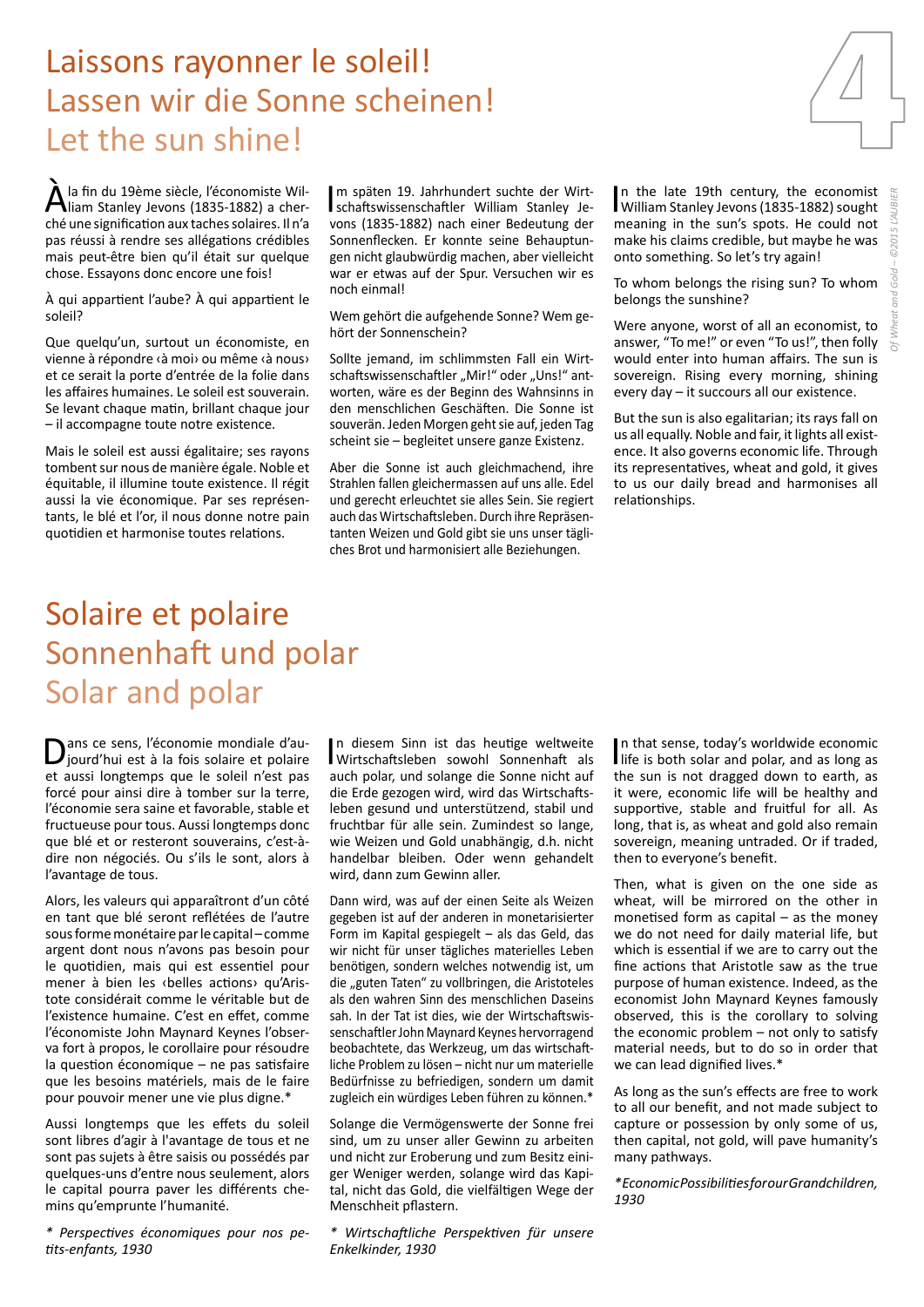### Imagine seulement... Stell Dir nur vor... Just imagine...

De telles pensées nous permettent de<br>comprendre l'économie de manière imaginative avant qu'elle entre dans le froid de la théorie et de la raison. L'absence (ou l'oubli) de telles choses est le prix payé pour l'économie d'aujourd'hui, basée sur le rationalisme et la pensée réductionniste.

Privée d'une telle imagerie, l'économie moderne est abandonnée à tâtonner dans la nuit, consciente de bien des détails, même des plus fâcheux. Obscurcie par les ‹Lumières›, elle est incapable de comprendre précisément ces détails, ni comment y remédier au mieux.

L'économie aujourd'hui est semblable à Thésée affrontant le Minotaure. Seulement sans le fil d'Ariane, en l'absence duquel elle ne trouve pas le chemin de sortie de la situation difficile dans laquelle elle s'est trouvée depuis le début de la crise financière en 2008. Elle ne peut pas non plus distinguer entre ce qui est économique et ce qui ne l'est pas, ni par conséquent trouver le courage de donner un sol nouveau à la vie économique.

En recontextualisant la vie économique, cette exposition jette un nouveau regard sur la relation entre le blé et l'or, l'agriculture et la culture, les biens et la créativité, le travail de la terre et la finance.

Gedanken wie diese erlauben uns, die Wirt-<br>Schaft bildhaft zu verstehen, bevor sie in die Kälte der Theorien und Vernunft eintritt. Das Fehlen (oder das Vergessen) solcher Dinge ist der zu zahlende Preis für die heute vorherrschende Wirtschaftslehre, die auf Rationalismus und reduktionistischem Denken basiert.

Solcher Bildhaftigkeit beraubt muss die moderne Wirtschaftslehre im Dunkeln tappen; sie ist mancher Details bewusst, aber nicht alle passen. Sie ist aber, durch die Aufgeklärtheit verdunkelt, nicht in der Lage, präzise zu verstehen, was diese Details bedeuten oder wie sie zu beheben ist.

Die Wirtschaftslehre von heute ist wie Theseus, der dem Minotaurus gegenübersteht. Nur ohne Ariadnes Faden, und ohne ihn kann sie nicht aus der misslichen Lage herausfinden, in der sie sich seit Beginn der Finanzkrise 2008 befindet. Sie kann auch weder zwischen dem unterscheiden, was wirtschaftlich ist und was nicht, und aus diesem Grund auch nicht den Mut finden, dem Wirtschaftsleben eine neue Basis zu geben.

Indem sie das Wirtschaftsleben wieder in seinen Kontext stellt, wirft diese Ausstellung einen neuen Blick auf die Beziehung zwischen Weizen und Gold, Agrikultur und Kultur. Waren und Kapital, Landwirtschaft und Finanzwesen.

Thoughts of this kind enable us to under-<br>stand economics imaginatively before it enters the colder world of theory and reason. The absence (or forgetting) of such things is the price paid for today's prevailing economics, based as it is on rationalism and reductionist thinking.

Bereft of such imagery, modern economics is left groping in the dark, aware of every detail, even of those things that are untoward. However, endarkened by the Enlightenment, it is unable to understand precisely what those details are or how best to remedy them.

Economics today is like Theseus confronting the Minotaur. Only without Ariadne's thread, lacking which it does not know the way out of the predicament it has found itself in since the start of the global financial crisis in 2008. It also cannot distinguish between what is economic and what is not, nor, therefore, find the courage to give a new ground to economic life.

By recontextualising economic life, this exhibition explores afresh the relationship between wheat and gold, agriculture and culture, between goods and creativity, farming and finance.

### Division du travail Arbeitsteilung Division of labour

La vie économique moderne est basée sur la division du travail, dont l'exemple le plus évident et durable est que nous devons manger avant de pouvoir faire autre chose. Nos besoins matériels doivent être satisfaits avant que de pouvoir accomplir de ‹belles actions».

Grâce à une sagesse que l'humanité ne peut s'attribuer elle-même, plus nous nous éveillons, plus nous avons besoin d'autre chose que du pain et des autres biens nécessaires à l'existence matérielle; donc plus nous avons besoin de cette sorte de biens - livres, pupitres, théâtres – qui accompagnent notre émancipation et nous libèrent des corvées.

Das moderne Wirtschaftsleben basiert<br>auf Arbeitsteilung. Das offensichtlichste Beispiel hierfür ist, dass wir zuerst essen müssen, bevor wir etwas anderes tun können. Unsere materiellen Bedürfnisse müssen zuerst befriedigt werden, bevor wir "gute Taten" vollbringen können.

Dank einer Weisheit, die die Menschheit nicht für sich in Anspruch nehmen kann, haben wir in dem Mass in dem wir wacher werden, das Bedürfnis nach anderen Dingen als Brot und die für unsere materielle Existenz notwendigen Güter. In wachsendem Mass benötigen wir die Art von Dingen – Bücher, Schultische, Theater – die unsere Emanzipation begleiten und uns aus der Plackerei befreien.

Modern economic life is grounded on<br>the division of labour, the original and<br>the division of a bidden in the original perennial example of which is that we must first eat before we can do anything else. Our material needs must be met before we can carry out fine actions.

Thanks to a wisdom humanity cannot claim for itself, the more awake we become, the more we have need of things other than the bread and goods needed for material existence. The more, that is, we need the kind of goods – books, school desks, theatres – that accompany our emancipation and free us from drudgery.

**5**

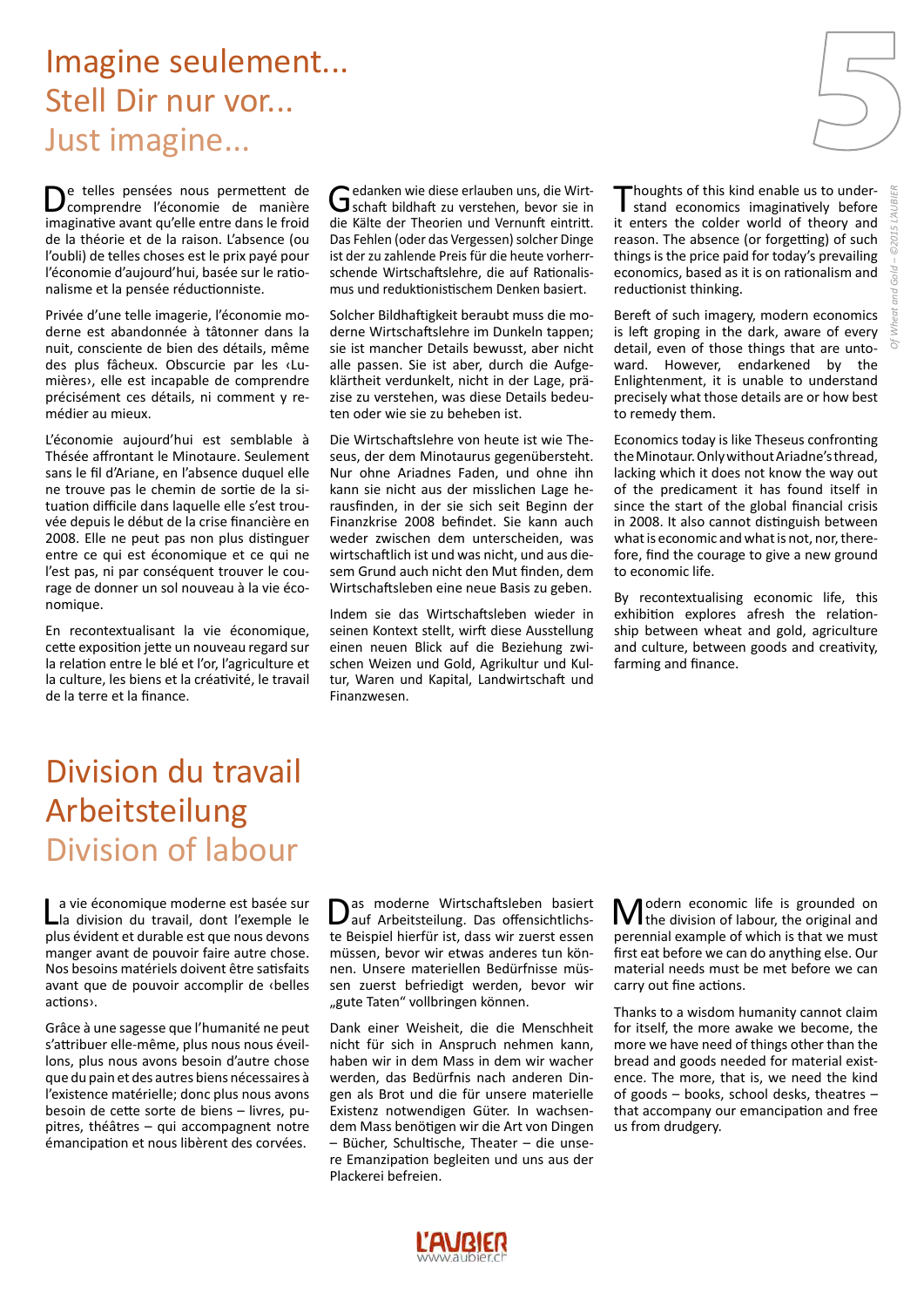## Plus-value Mehrwert Plus-value<br>Mehrwert<br>Surplus value

Avec le temps, le développement hu-<br>
main nous emmène toujours plus profondément dans la vie socio-économique. C'est là l'origine de la ‹plus-value› que certains disent appartenir au travail et d'autres au capital, mais qui appartient en réalité à aucun des deux.

Plutôt que de se battre, le défi consiste à faire que les surplus qui naissent à un pôle de la vie économique se perdent dans l'autre.

Mit der Zeit führt uns die menschliche<br>fortwährende Entwicklung immer tiefer in das sozialökonomische Leben hinein. Das ist der Ursprung des "Mehrwertes", von dem manche sagen es gehöre dem Arbeiter, andere sagen dem Kapital, in Wirklichkeit gehört er aber keinem von beiden.

AnstaƩ sich zu bekämpfen, liegt die Herausforderung eher darin, sicher zu stellen, dass der Mehrwert, der am einen Pol des Wirtschaftslebens entsteht, sich am anderen wieder verliert.

 $\bigcirc$  ver time, the perennial process of human<br>development takes us ever deeper and more widely into socio-economic life. This is the origin of the 'surplus value' that some say belongs to labour and others to capital, but that in reality belongs to neither.

Rather than fight over them, the challenge is to ensure that the surpluses that arise at the one pole of economic life lose themselves at the other.

## Économie solaire Sonnenlicht-Wirtschaft Sunlight economics

Alors nous verrons que l'économie com-<br>Aprend l'imbrication de deux courants:

La lumière métamorphosée du soleil – le blé – dont le surplus est échangé pour tous les autres biens, faisant du blé, ou plus généralement des céréales, la base de la formation du prix.

La lumière condensée du soleil – l'or – pierre de touche de la créativité, et pour cette raison sans prix, culmination de tout le système de prix.

Wir werden dann sehen, dass das Wirt-<br>Schaftsleben die Verflechtung zweier Ströme beinhaltet:

Verwandeltes Sonnenlicht – Weizen – dessen Mehrwert für alle anderen Güter getauscht wird, so dass Weizen, oder allgemeiner Getreide, die Grundlage aller Preisbildung ist.

Verdichtetes Sonnenlicht – Gold – der Prüfstein der Kreativität und von daher ohne Preis, die Kulmination aller Preisbildung.

Then we will see that economic life proper<br>comprises the interweaving of two streams:

Metamorphosed sunlight – wheat – the surplus of which is exchanged for all other goods, so that wheat, more generally cereal, is the basis of all pricing

Condensed sunlight – gold – the touchstone of creativity, and therefore priceless, the culmination of all pricing.

## De l'agriculture à la culture Von der Agrikultur zur Kultur From agriculture to culture

'apparition de la Révolution industrielle. avec ses deux manifestations de commerce et de fabrication, soulève la question: quelle est sa relation à l'agriculture? Pour ceux qui pensent en termes de développement économique, la réponse est qu'elle remplace l'agriculture.

Mais l'histoire peut aussi être vue différemment: la Révolution industrielle en particulier n'est qu'une étape sur le chemin. La manière dont elle s'oppose à l'agriculture en s'émancipant de la nature montre que le véritable changement passe d'un mode de vie agraire et communautaire à celui caractérisé par la reconnaissance des dons et talents de l'individu. En bref la culture.

Der Beginn der industriellen Revolution mit<br>
ihren beiden Manifestationen des Handels und der Fabrikation wirft folgende Frage auf: welches ist ihre Beziehung zur Landwirtschaft? Für die, die in Begriffen einer entwickelten Wirtschaft denken, ist die Antwort, dass sie sie ersetzt.

Aber die Geschichte kann auch anders betrachtet werden. Die industrielle Revolution insbesondere ist nur eine Stufe auf dem Weg. Die Art und Weise, wie sie sich der Landwirtschaft gegenüberstellt – jene die sich von der Natur emanzipiert – zeigt, dass der wahre Wechsel im Übergang von agrarischen, gemeinschaftlichen Arten des Lebens zu der Anerkennung der Gaben und Talente des Individuums, kurz, zur Kultur führt.

The advent of the Industrial Revolution,<br>with its two hallmarks of commerce and<br>monufacture mises the question. What is manufacture, raises the question: What is its relation to agriculture? For those who think in terms of 'developed economy', the image is that is replaces farming.

But history can also be seen very differently. The Industrial Revolution in particular is but a stage on the journey. For all its opposition in kind to agriculture – the one emancipated from nature, the other embedded in it – the real change is from agrarian, communitarian ways of life, to those characterised by celebration of the gifts and talents of the individual. In short, culture.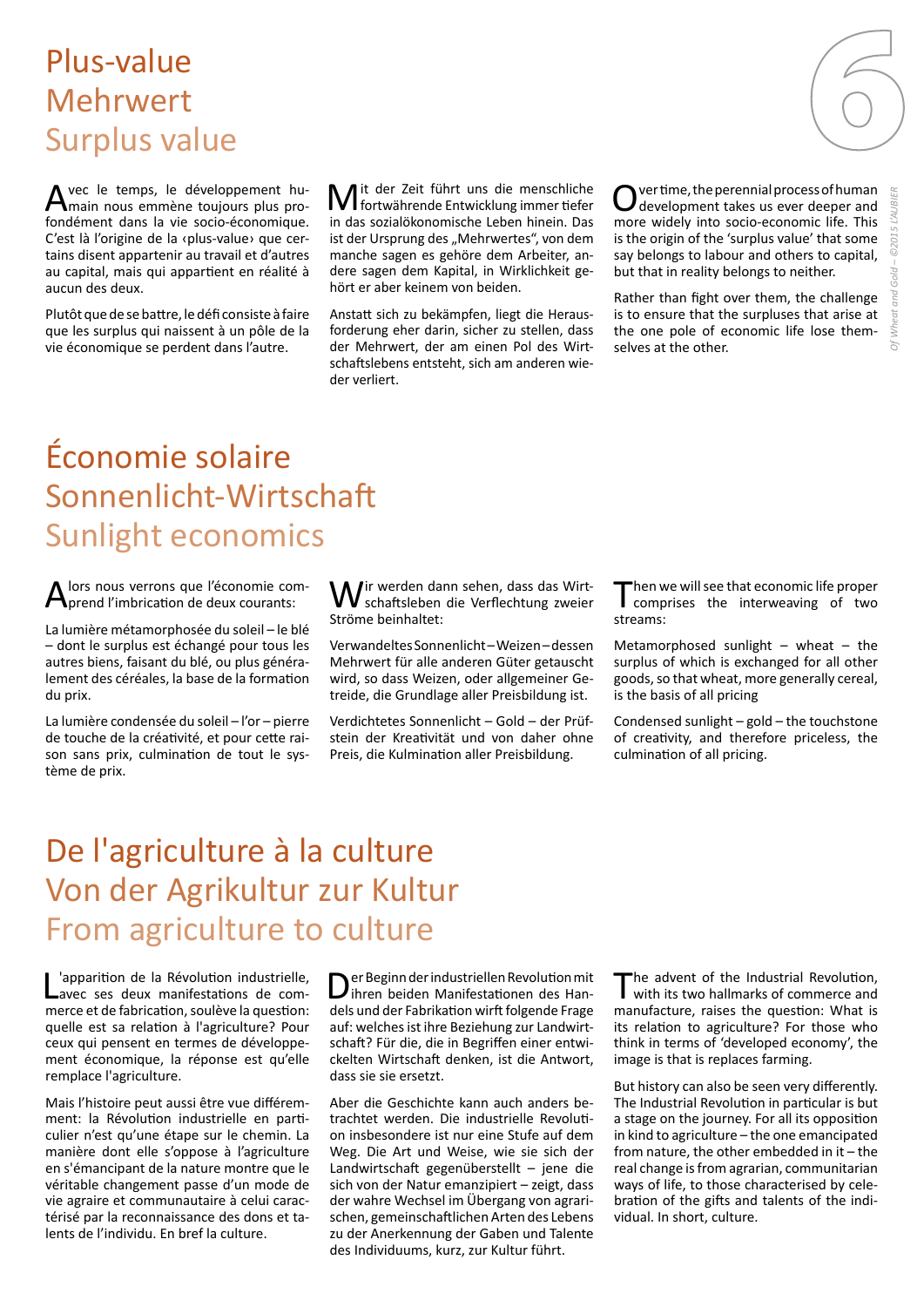## Le blé Weizen Wheat

Originaire des régions du Levant dans le<br>
Proche-Orient, le blé est aujourd'hui mondialement cultivé. L'une des premières céréales à avoir été domestiquées, le blé avec sa facilité à l'auto-pollinisation a grandement facilité la sélection de nombreuses et distinctes variétés. Qu'il ait aussi pu être cultivé facilement à grande échelle et eut en plus l'avantage de donner une récolte stockable comme nourriture sur une longue durée fit du blé un facteur-clé dans l'établissement des cités-états du «Croissant fertile» au début des civilisations, vers 8'000 av. JC. De là sa culture s'est étendue en Grèce, à Chypre et en Inde (6'500 av. JC) en Égypte (6'000 av. JC) puis en Allemagne et en Espagne (5000 av. JC). Vers 3000 av. JC le blé est arrivé en Angleterre et en Scandinavie. Mille ans plus tard il atteignait la Chine.

Globalement le blé est la principale source de protéine végétale dans l'alimentation humaine. Il a un contenu protéique plus élevé que les autres principales céréales, le maïs et le riz. Le grain entier peut être moulu et tamisé pour ne garder que la farine blanche, avec comme sous-produits le germe et le son. Le grain entier est une source concentrée de vitamines, minéraux et protéines, tandis que raffiné, il est surtout formé d'amidon. Le blé est un aliment basique pour faire le pain sous toutes ses formes, les biscuits, les cakes, les flocons du petit-déjeuner, les pâtes, le couscous et par fermentation, la bière et autres boissons alcoolisées.



Une certaine quantité de blé sert aussi au fourrage du bétail. Bien que sa paille ne puisse pas être consommée pour l'alimentation elle peut servir comme matériau de construction pour les toitures de chaume par exemple. En Angleterre la paille de blé a été utilisée pour les toitures depuis l'âge du bronze et est restée en usage jusqu'à la fin du 19ème siècle.

Aujourd'hui le blé est cultivé sur une surface plus grande que tout autre aliment commercial et le commerce mondial du blé est plus grand que toutes les autres cultures réunies. En 2013 la production mondiale de blé fut de 713 millions de tonnes en faisant la troisième céréale produite après le maïs (1 016 millions de tonnes) et le riz (745 millions de tonnes).

rsprünglich aus der östlichen Mittelmeerregion stammend, wird Weizen heute überall auf der Welt angebaut. Er ist eines der ersten nutzbar gemachten Getreide und seine Fähigkeit zur Selbstbefruchtung hat die Züchtung von vielen verschiedenen Arten erleichtert. Dass er ausserdem in grossem Massstab angebaut werden kann und seine Ernte für längere Zeit als Nahrungsvorräte eingelagert werden kann, machte Weizen zu einem Schlüsselfaktor bei der Gründung der babylonischen und assyrischen Stadtstaaten im "Fruchtbaren Halbmond" um 8000 v. Chr. Von dort aus breitete sich sein Anbau aus nach Griechenland, Zypern und Indien (6500 v. Chr.), Ägypten (6000 v. Chr.), Deutschland und Spanien (5000 v. Chr.). Um 3000 v. Chr. hatte der Weizen England und Skandinavien erreicht. 1000 Jahre später China.

Weizen ist weltweit der Hauptlieferant an pflanzlichem Eiweiss für die menschliche Ernährung. Er hat einen höheren Eiweissgehalt als andere Haupt-Getreide wie Mais oder Reis. Das ganze Korn kann bis zu Weissmehl gemahlen werden, mit den Nebenprodukten Kleie und Keim. Das ganze Korn ist eine konzentrierte Quelle an Vitaminen, Mineralstoffen und Eiweiss, während das raffinierte Korn hauptsächlich aus Stärke besteht. Weizen ist ein Grundnahrungsmittel aus dem verschiedenste Arten von Brot hergestellt werden können, sowie Kekse, Cookies, Kuchen, Frühstücksgetreide, Pasta, Nudeln, Couscous. Fermentiert kann er zu Bier oder anderen alkoholischen Getränken genutzt werden.

Ein begrenzter Anteil an Weizen wird auch als Futtermittel für Vieh angebaut. Auch wenn Stroh nicht als Nahrung dienen kann, kann es als Konstruktionsmaterial für Reetdächer genutzt werden. In England war es beispielsweise seit der Bronzezeit und bis ins späte 19. Jahrhundert üblich, Dächer mit Weizenstroh einzudecken.

Heute ist die Gesamtanbaufläche von Weizen grösser als von jedem anderen kommerziellen Nahrungsmittel und der Welthandel mit Weizen übertrifft den allen anderen Saaten zusammen. 2013 betrug die Weltproduktion von Weizen 713 Millionen, was nach Mais (1 016 Millionen Tonnen) und Reis (745 Millionen Tonnen) die drittgrösste produzierte Getreidemenge ist.



Originally from the Levant region of the Near East, wheat is now cultivated worldwide. One of the first cereals to have been domesticated, wheat's ability to self-pollinate greatly facilitated the selection of many distinct domesticated varieties. That it could also be easily cultivated on a large scale, and had the additional advantage of yielding a harvest that made for longterm storage of food, meant wheat was a key factor in the establishment of the citystates in the 'Fertile Crescent' at the start of civilization, c. 8000 BC. From there its cultivation spread to Greece, Cyprus and India (6500 BC), Egypt (6000 BC), and Germany and Spain (5000 BC). By 3000 BC, wheat had reached England and Scandinavia. A millennium later it reached China.

Globally, wheat is the leading source of vegetable protein in human food, having a higher protein content than the other major cereals, maize (corn) and rice. The whole grain can be milled to leave just the endosperm for white flour, the by-products of which are bran and germ. The whole grain is a concentrated source of vitamins, minerals, and protein, while the refined grain is mostly starch. Wheat is a staple food used to make flour for leavened, flat and steamed breads, biscuits, cookies, cakes, breakfast cereal, pasta, couscous and for fermentation to make beer and other alcoholic beverages.

A limited amount of wheat is also grown as a forage crop for livestock. Although its straw cannot be used as feed, it can be used as a construction material for roofing thatch. In England, for example, wheat straw has been used for roofing since the Bronze Age, and remained in common use until the late 19th century.

Nowadays, wheat is grown on more surface area than any other commercial food and world trade in wheat is greater than for all other crops combined. In 2013, world production of wheat was 713 million tons. making it the third most-produced cereal after maize (1016 million tons) and rice (745 million tons).



**7**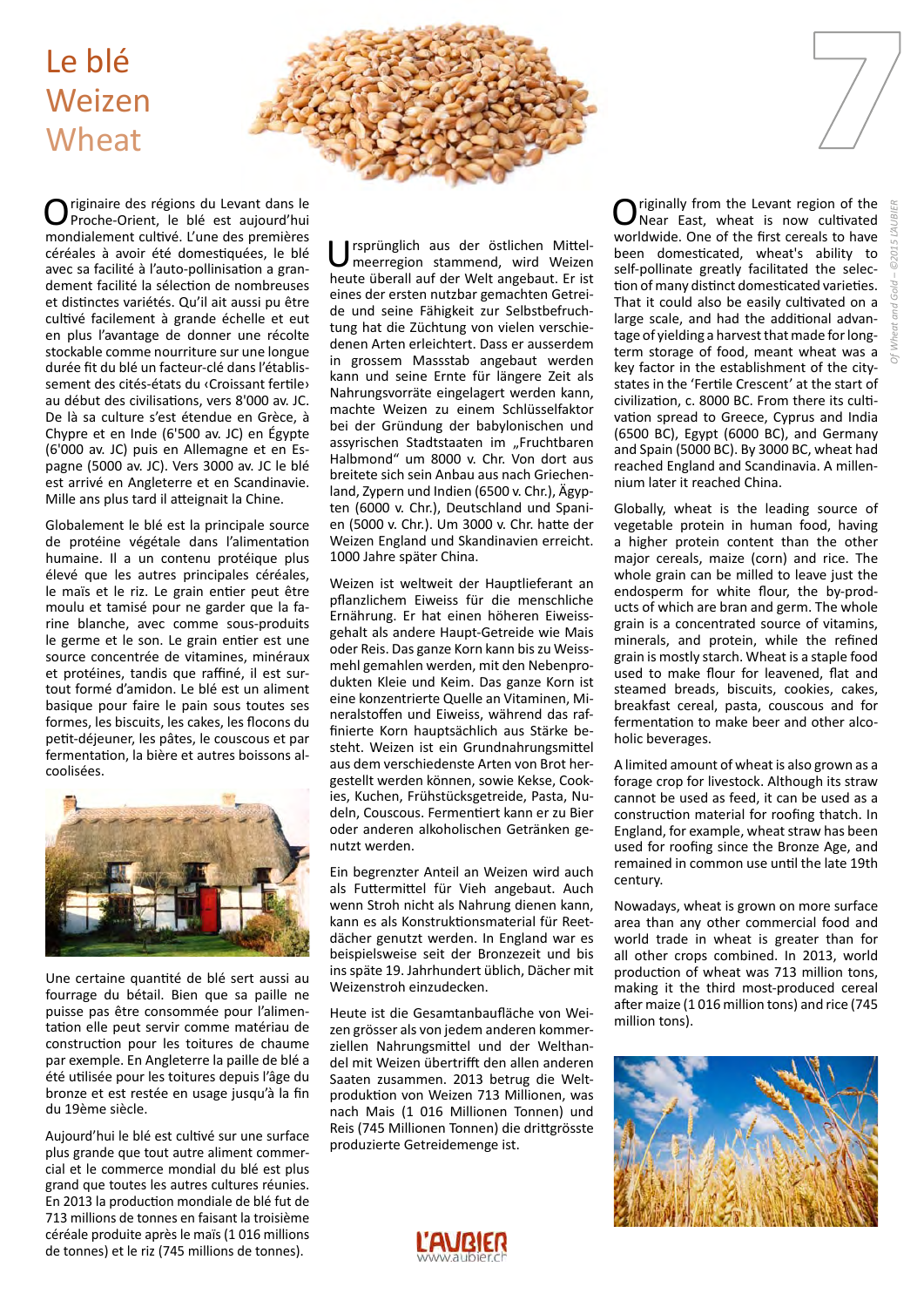



### L'étalon-blé Der Weizenstandard The Wheat Standard

L'étalon-blé est lié à la société préindus-trielle et agraire. À ceƩ e époque l'économie suivait surtout la ronde des saisons de la production alimentaire, à laquelle se superposait les échanges d'aliments non-essentiels – épices, sucre, etc. – et des biens ‹de luxe›, tels la soie et les tapis.

Le blé était la nourriture de base mais aussi l'ancre de l'économie. Démocratie et condi-Ɵ ons monétaires d'aujourd'hui étaient inconnues. Le capitalisme calviniste n'avait pas encore pris le devant de la scène, ni la révolution industrielle, ni le «financialisme» moderne, dont l'effet combiné, quel qu'en soit les mérites, a été d'éclipser l'importance attribuée auparavant à la réalité agricole.

Et pourtant la vie sur la terre ne serait pas possible si nous ne pouvions pas manger. Parmi les nécessités de la vie, le blé (comme représentant de toutes les céréales) est l'aliment de base. Son prix est le plus bas. C'est par lui que tout est mesuré. Combien d'autre chose puis-je échanger contre des céréales?

C'est là la base de l'étalon-blé – stocké sous forme de grains, ou sur pied, ou sous forme de champs, avec ses niveaux de récoltes, la sécheresse, et ainsi de suite. La présence continue de céréales dans une économie (aujourd'hui l'économie du monde entier) est la base pour évaluer le reste de la vie économique. Ce rôle est renforcé et illustré par deux propriétés physiques vitales du blé qui sont à la fois immuables et stables.

Premièrement, sur de longues périodes, les bonnes et les mauvaises récoltes s'équilibrent ce qui permet de parler d'une récolte moyenne constante. Cela signifie que nous pouvons gérer les ressources céréalières afin d'ajuster les ressources erratiques en une offre régulière.

Deuxièmement, indépendamment de la qualité du blé et de la grosseur des épis, les grains au centre de l'épi ont une uniformité de taille et de poids. C'est ce facteur de constance du grain de blé lui-même (avec l'exception possible de variétés modernes d'hybrides artificiellement manipulées) qui a conduit depuis la nuit des temps jusqu'à aujourd'hui à utiliser le blé pour libeller l'or, env. 480 grains du milieu de l'épi équivalent à 1 once d'or.

Der Weizenstandard ist mit der vorindustriellen,<br>agrarischen Gesellschaft verbunden. In diesen Zeiten folgte das Wirtschaftsleben in erster Linie dem Ablauf der Jahreszeiten zur Produktion von Nahrung für das Leben, überlagert vom Handel mit nicht lebenswichtigen Nahrungsmitteln – Gewürze, Zucker, usw. – und Luxusgütern wie Seide oder Teppichen.

Weizen war das Grundnahrungsmittel aber auch der Anker des Wirtschaftslebens. Die heutigen demokratischen und monetarisierten Zustände waren unbekannt. Weder der kalvinistische Kapitalismus, die industrielle Revolution oder das moderne Finanzwesen hatten die Bühne betreten, deren kombinierte Wirkung es war (von ihren Verdiensten einmal abgesehen), die Bedeutung, die vormals dem agrarischen Leben zugemessen wurde, zu verdrängen.

Dabei wäre das Leben auf der Erde nicht möglich, wenn wir nicht essen könnten. Von den Gütern des täglichen Bedarfs ist Weizen (als Repräsentant aller Getreidearten) das Grundnahrungsmittel. Sein Preis ist am Tiefsten. Er ist der Massstab, mit dem alle anderen Dinge gemessen werden. Wie viel von etwas anderem kann ich gegen Getreide tauschen?

Das ist die Grundlage des Weizenstandards – entweder als Korn eingelagert, oder noch auf dem Halm stehend, oder in Form von Weizenfeldern, abhängig von ihren Ernteniveaus, Dürren, usw. Die andauernde Präsenz von Getreide in einer Wirtschaft (heute die Weltwirtschaft) ist die Grundlage für die Bewertung des übrigen Wirtschaftslebens. Diese Rolle ist durch zwei vitale, physische Eigenschaften des Weizens verstärkt und veranschaulicht, beide unveränderlich und stabil.

Zum einen gleichen sich über einen langen Zeitraum gute und schlechte Ernten aus, so dass man von einer konstanten Durchschnittsernte sprechen kann. Das heisst, dass wir mit den Kornreserven haushalten können, um ungleichmässige Ernten in konstante Versorgung überführen zu können.

Zweitens haben die Körner in der Mitte einer Ähre, unabhängig von der Qualität des Weizens und der daraus resultierenden Fülle oder Armut dieser Ähre, eine Gleichmässigkeit in Grösse und Gewicht. Dieser konstante Faktor im Weizenkorn (mit der möglichen Ausnahme der modernen künstlich modifizierten Hybriden) selbst ist es, der von der Antike bis heute dazu geführt hat, Weizen zur Bestimmung von Gold zu nutzen, mit ca. 480 Körnern einer mittleren Ähre, welche gleichwertig mit einer Unze Gold sind.

The wheat standard links to pre-industrial, agrarian society. In those times economic life mainly entailed the seasons' round of producing food to live, overlain in places by trade in non-essential foodstuffs spices, sugar, etc. – and 'luxury' goods, such as silk and carpets.

Wheat was the staple food but also the anchor of economic life. Today's democratic and monetized conditions were unknown.  $\delta$ Nor had Calvinist capitalism taken the stage, or the Industrial Revolution or modern financialism, the combined effect of which, whatever their merits, has been to eclipse the importance previously attributed to agrarian existence.

And yet, life on earth would not be possible were we not able to eat. Of the necessities of life, wheat (as representative of all cereals) is the staple food; its price is at the bottom. By it all other things are measured. How much of anything else can I exchange for cereal?

This, then, is the basis of the wheat standard – whether stocked as grain or on the stalk as a standing crop, hence also wheat fields, yield levels, drought, and so on. The continued presence of cereal in an economy (nowadays the economy of the whole world) is the basis for valuing the rest of economic life. This role is reinforced and exemplified by two vital physical properties of wheat that are both immutable and stable.

First, over long periods of time good and bad harvests balance each other out, so that one can speak of an average constant harvest. This means we can husband grain resources in order to translate erratic provision into regular supply.

Second, irrespective of the quality of the wheat and the consequent fullness or paucity of the single ear, the grains at the centre of the ear have a uniformity of size and weight. It is this constant factor in the wheat grain itself (with the possible exception of modern artificially manipulated hybrids) that since ancient times until today has resulted in the use of wheat to denominate gold, with circa 480 grains of middle ear wheat equivalent to 1 troy ounce of gold.



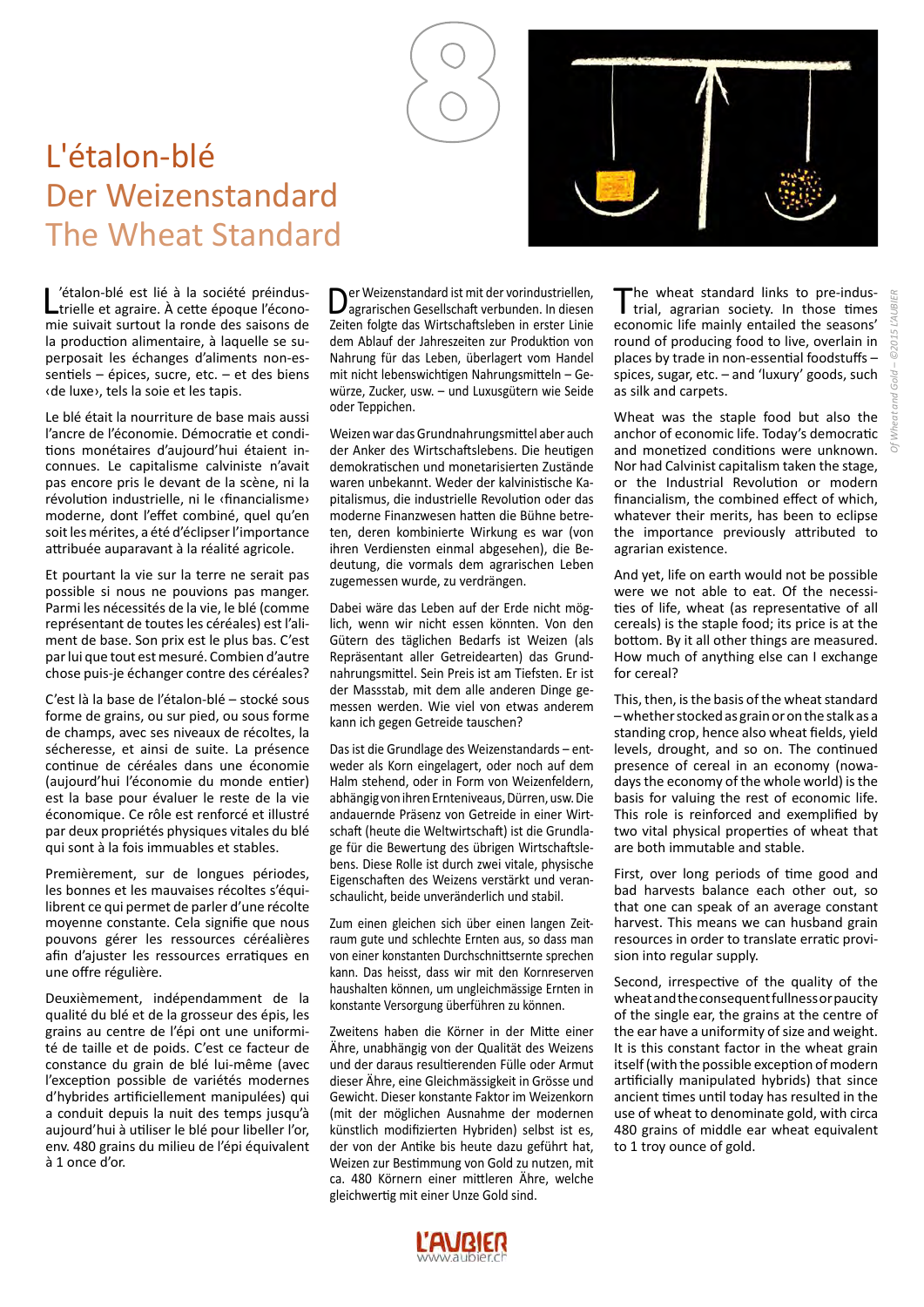## L'or Gold Gold





L'or est une substance remarquable. Une<br>
description de ses propriétés physiques<br>
des propriétés physiques peut nous laisser pantois. L'or est partout présent sur la terre – dans les mers, dans la plus haute strate de l'atmosphère, à l'intérieur de la terre elle-même et sur chaque continent. Il existe comme fine poussière et en pépites compactes. Il n'y a pas de veines aurifères comme il y en a pour d'autres métaux. Les dépôts les plus denses sont découverts en combinaison avec de la silice par exemple ou des composants de fer ou du souffre qui contiennent de l'arsenic. Il est finement réparƟ s'il est combiné à de l'argent, au mercure, au cuivre et à l'antimoine.

L'or a une affinité spéciale à la lumière, la réfléchissant plutôt que la captant. Cette qualité est la raison de son usage dans les merveilleuses couleurs des vitraux et autres objets précieux.

Mais il est lié à la lumière aussi en termes de poids, étant capable de transformation en la plus fine feuille d'or, plus délicate que les ailes d'un papillon. D'un autre côté avec une densité de 19.3, comparé au plomb de 11.6, l'or est l'une des substances connues les plus denses.

Il ne s'oxyde pas, ni ne se combine avec quelque autre substance excepté le cyanure de potassium. Il se tient pour lui-même. L'or est la substance la plus extensible de la terre – un gramme peut être étendu dans un fil sur presque deux kilomètres de longueur – et un fil de 2mm de diamètre supporte encore une traction d'un poids de 60 kilos!

Par sa nature même l'or est un médiateur entre expansion infinie et forte cohésion, entre dispersion et densification. Et par ses propriétés contrastées l'or est extraordinairement stable. Son importance économique est l'écho direct de sa nature physique. La faculté de l'or de contenir les extrêmes est un parfait corollaire d'une saine maîtrise de la circulation des valeurs.

Un total de 174'100 tonnes d'or ont été extraites dans l'histoire de l'humanité, l'équivalent grossier d'un cube de 21 mètres de côté.

Gold ist eine bemerkenswerte Substanz.<br>
Eine Beschreibung seiner physischen Eigenschaften kann einen in Ehrfurcht versetzen. Gold ist überall auf der Erde vorhanden – in den Ozeanen, in den höchsten Schichten der Atmosphäre, in den Tiefen der Erde und auf allen Kontinenten. Es existiert als feinster Staub und als dichteste Goldklumpen. Es existieren allerdings keine Goldadern wie bei anderen Metallen. Die dichteren Vorkommen sind mit Kieselsäure, Eisen oder Schwefelverbindungen, die Arsen enthalten, verbunden. In Verbindung mit Silber, Quecksilber, Kupfer oder Antimon kann Gold sehr fein verteilt gefunden werden.

Gold hat eine besondere Verwandtschaft mit dem Licht, das es eher abstrahlt als einfängt. Diese Qualität ist der Grund für seine Verwendung in den wunderbaren Farben der Buntglasfenster und anderen Kostbarkeiten.

Aber seine Lichtverwandtschaft findet man auch beim Gewicht wieder: es kann zu feinsten Goldblättern verarbeitet werden, zarter noch als Schmetterlingsflügel. Auf der anderen Seite ist Gold mit einer spezifischen Dichte von 19.3 – Blei im Vergleich hat eine Dichte von 11.6 – eine der dichtesten bekannten Substanzen.

Es oxidiert nicht und geht ausser mit Zyankali keine Verbindung mit anderen Substanzen ein; es bleibt unter sich. Gold ist die dehnbarste Substanz auf der Erde – ein Gramm kann in einen Faden mit einer Länge von zwei Kilometern auseinander gezogen werden – und eine Dicke von zwei Millimetern widersteht noch Zugkräften von 60kg!

Durch seine Natur vermittelt Gold zwischen unendlicher Ausdehnung und starkem Zusammenhalt, zwischen Zerstreuung und Verdichtung. Und auf Grund seiner gegensätzlichen Eigenschaften ist Gold extrem stabil. Seine wirtschaftliche Bedeutung ist ein direktes Echo seiner physischen Natur. Die Fähigkeit von Gold sich zwischen Extremen bewegen zu können ist perfekt, um den Kreislauf von Werten zu begleiten.

Insgesamt 174'100 Tonnen Gold wurden in der menschlichen Geschichte abgebaut, was in etwa einem Würfel mit einer Seitenlänge von 21 Metern entspricht.

 $G$ old is a remarkable substance. A description of its physical properties can leave one in awe. Gold is present everywhere on earth – in the seas, in the highest strata of the atmosphere and in the earth itself and on every continent. It exists as the finest dust and in dense nuggets. There are, however, no veins of gold as there are of other metals. The denser deposits are found combined with silica, for example, or in iron or sulphur compounds containing arsenic. Combined with silver, mercury, copper and antimony, however, gold is to be found finely distributed.

Gold has a special affinity to light, radiating it rather than retaining it. This quality is the reason for its use in the wonderful colours of stained glass and other treasured artefacts.

But it is light-related also in terms of weight, being capable of transformation into the thinnest of gold leaf, more delicate than butterfly wings. On the other hand, with a specific gravity of 19.3 compared to lead's 11.6, gold is one of the most dense substances known.

It does not oxidise or combine with any other substance except potassium cyanide. It remains unto itself. Gold is the most extensible substance on earth – one gram can be extended into a thread nearly two kilometres long – and yet a 2mm thickness can withstand a tractive power of a weight of 60 kilogrammes.

By its very nature gold mediates between infinite expansion and strong cohesion, between dispersion and hardening. And because of its contrasting properties gold is extraordinarily stable. Its economic significance is a direct echo of its physical nature. The ability of gold to pass back and forth between extremes is a perfect corollary of the healthy circulation of values.

A total of 174,100 tonnes of gold have been mined in human history, roughly equivalent to a cube 21 metres on each side.



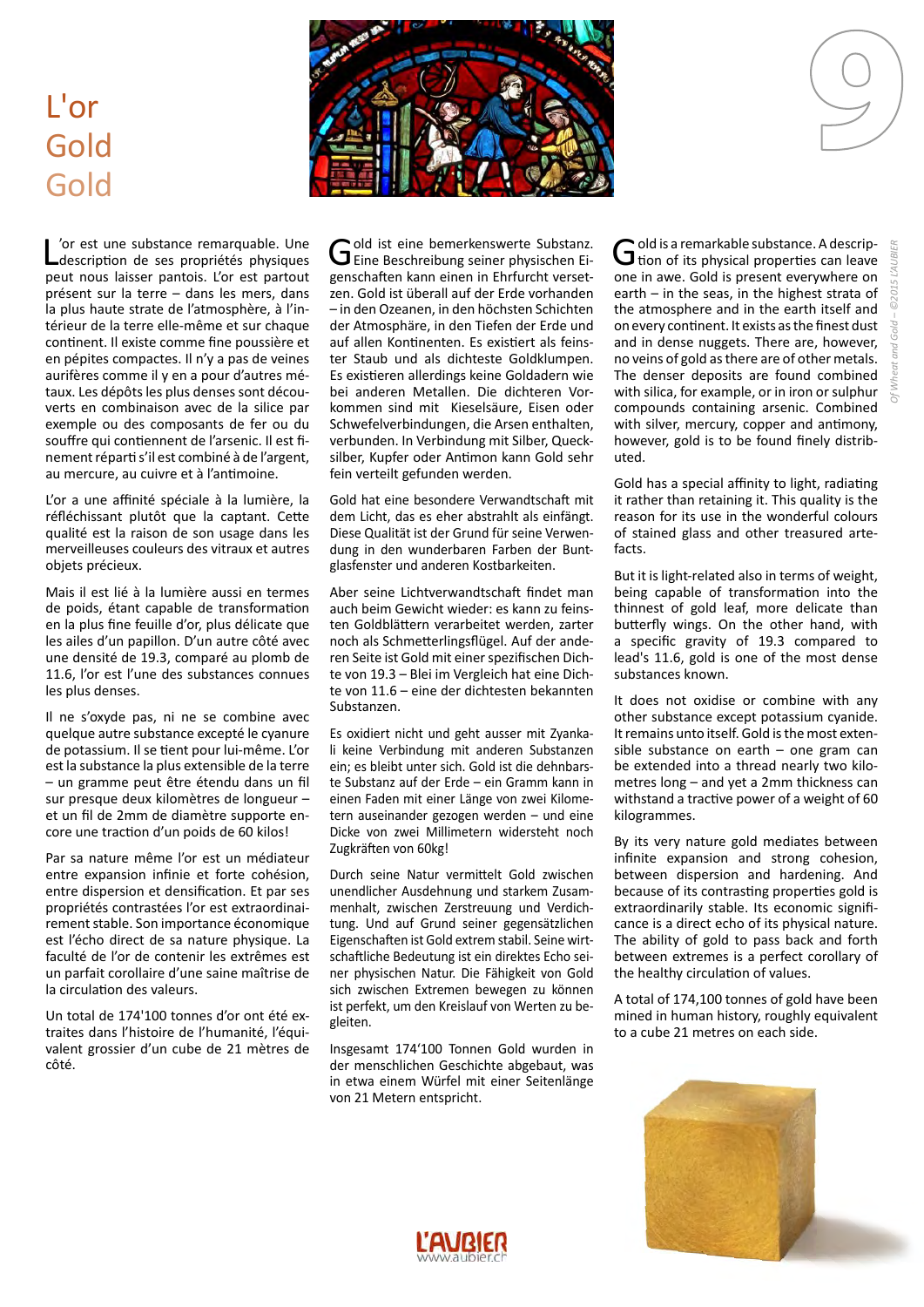

### L'étalon-or Der Goldstandard The Gold Standard

Économiquement parlant, la principale ca-ractérisƟ que de l'or est qu'il ne peut pas être détruit. Il ne peut pas non plus être fabriqué. Tout ce qu'on peut faire avec l'or est de le redistribuer. On peut le faire en le déterrant, en le mélangeant, en l'échangeant, et ainsi de suite. C'est de la circulation pure et simple.

L'or a une valeur changeante bien sûr, dans le sens de ce que les gens sont préparés à payer pour lui ou selon ce qu'il permettra d'acheter, ou le montant disponible. Mais il est imperméable aux aléas de la vie et règne sur la vie économique sans égard aux faiblesses humaines.

Malgré ses aspects géopolitiques, c'est cela qui a permis que l'étalon-or remplace l'étalon-blé. Soutenu par les idées de John Locke (1632-1704), David Hume (1711-1776) et d'autres penseurs des ‹Lumières›, et inextricablement lié à la nature et aux intérêts de l'Empire Britannique naissant, l'étalon-or a marqué la rupture avec l'économie agraire.

Établi par Isaac Newton (1642-1726) en 1717 alors qu'il était directeur de la Monnaie le taux qu'il a introduit de 1 once d'or = 4£ 4s 11½d a tenu pendant près de deux siècles, ce qui en dit long sur la puissance de la position de la Grande-Bretagne à l'époque. Renforcé par la loi, notamment celle de 1816 et d'autres événements à la fin de l'ère napoléonienne, son prestige a été définitivement scellé par Sir Robert Peel dans la charte bancaire de 1844 (suivie par l'abrogation des ‹Corn Laws› [lois sur les blés] en 1846).

L'étalon-or a eu ses jours de gloire à la fin du 19ème siècle quand l'empire britannique était à son apogée. Cependant il n'a pu survivre à la soudaine découverte de l'or qui a changé toute la dynamique économique entre l'Angleterre et ses dominions ainsi que ses rivaux.

Avec l'arrivée du 20ème siècle l'histoire est entrée dans l'économie mondiale dont le corollaire est le partenariat global ou le bien commun (Commonwealth), et non pas les rivalités impérialistes ou nationalistes. Les temps étaient venus quand «l'automaticité› de l'étalon-or a dû être remplacée par un partage conscient et surtout par l'avènement d'une monnaie mondiale aussi bonne (donc universelle) que l'or mais libérée de ses contraintes; mais libérée aussi des aléas politiques et gouvernementaux d'un argent lié à l'État, tout autant que la détermination primaire des marchés.

Aujourd'hui les temps demandent de notre part à tous une conscience dans les relations économiques.

Okonomisch gesprochen ist die Haupteigen-<br>Schaft von Gold, dass es weder zerstört, noch hergestellt werden kann. Das Einzige, was man mit Gold machen kann, ist es neu zu verteilen. Man tut dies, indem man es fördert, es schmilzt ein, es tauscht, usw. Es ist ein Kreislauf in einem sehr physischen Sinn.

Gold hat natürlich einen wechselnden Wert, in dem Sinn, der davon abhängt, was die Menschen bereit sind, für es zu zahlen, was sie denken mit ihm kaufen zu können, oder wie viel von ihm verfügbar ist. Aber es ist unantastbar von den Launen des Lebens und regiert erhaben das wirtschaftliche Leben ohne Rücksicht auf menschliche Marotten.

Trotz seiner geopolitischen Aspekte, war es dies, was den Goldstandard befähigte den Weizenstandard abzulösen. Gestärkt von den Ideen John Lockes (1623-1704), David Hume (1711- 1776) und anderen Denkern der Aufklärung und untrennbar der Natur und den Interessen des im Entstehen begriffenen britischen Empires verbunden, läutete der Goldstandard das Ende der Agrarwirtschaft ein.

Eingeführt wurde er von Isaac Newton (1642- 1726) in seiner Zeit als Münzmeister. Der von ihm eingeführte Kurs von 1 Unze Gold = 4£ 4s 11½d blieb während zwei Jahrhunderten erhalten, welches viel über die machtvolle Posi-Ɵ on Britanniens in jenen Zeiten sagt. Gestärkt durch die Gesetzgebung, insbesondere jener von 1816 und anderen Ereignissen am Ende der napoleonischen Zeit, wurde sein Ruhm mit dem Bank Charter Act von 1844 von Sir Robert Peel endgültig besiegelt (gefolgt von der Aufhebung der Getreidegesetze 1846).

Der Goldstandard hatte seine Glanzzeit im späten 19. Jahrhundert, als das britische Empire auf seinem Höhepunkt war. Er konnte jedoch nicht die plötzlichen Goldfunde dieser Zeit überleben, welche die wirtschaftliche Dynamik zwischen Britannien und seinen Herrschaftsgebieten und seinen Rivalen grundlegend verändert hat.

Mit Beginn des 20. Jahrhunderts trat die Geschichte in die Phase der Weltwirtschaft ein, für die globale Partnerschaft oder Gemeinwohl ("Commonwealth") zur Folge die Massgabe ist, statt imperialer oder nationalistischer Rivalitäten. Die Zeit war reif, die Automatik des Goldstandards durch bewusstes Teilen zu ersetzen, vor allem durch die Entwicklung einer Weltwährung, welche so gut (d.h. universell) wie Gold sein müsste, aber frei von seinen Einschränkungen. Frei auch von den Launen des staatlichen, politischen Buchgeldes und auch von der blossen Bestimmung durch die Märkte.

Heute verlangt die Zeit von uns allen Bewusstheit in wirtschaftlichen Beziehungen.

Economically speaking, gold's chief characteristic is that it cannot be destroyed. It cannot be consumed. Nor can it be made. All one can do with gold is redistribute it. One can do this by digging it up, melting it down, exchanging it, and so on. It is circulation in very physical fact.

**10**

Gold has a changing value, of course, in the sense of what people are prepared to pay for it or what they think it will buy, or the amount available. But it is essentially impervious to the vagaries of life and reigns supreme overall economic life regardless of human foibles.

Despite its geopolitical aspects, this is what enabled the gold standard to displace the wheat standard. Underpinned by the ideas of John Locke (1632-1704), David Hume (1711- 1776) and other Enlightenment thinkers, and inextricably linked to the nature and interests of the nascent British Empire, the gold standard heralded the break with agrarianism.

Established by Isaac Newton (1642-1726) in 1717 when Master of the Mint, the rate he set of 1oz. gold =  $£4$  4s 11½d held for close on two centuries, which says much about the powerful position Britain held in those times. Strengthened by legislation, particularly the 1816 Act in Britain and other events at the end of the Napoleonic time, its prestige was finally sealed by Sir Robert Peel in the Bank Charter Act of 1844 (followed by the repeal of the Corn Laws in 1846).

The gold standard had its heyday in the late 19th century, when the British Empire was at its height. However, it could not and did not survive the sudden gold discoveries of that time or the changing economic dynamic between Britain and both her dominions and her rivals.

With the advent of the 20th century, history entered into world economy, for which the corollary is global partnership or commonwealth, not imperial or nationalistic rivalry. The time had come when the 'automaticness' of the gold standard had to be replaced by conscious sharing and above all by the development of a world money that was as good (i.e. universal) as gold, but free of its constraints. But free, too, of the vagaries of governmental, political fiat money, as also of mere market determination.

Nowadays the times call for consciousness in economic relationships on all our parts.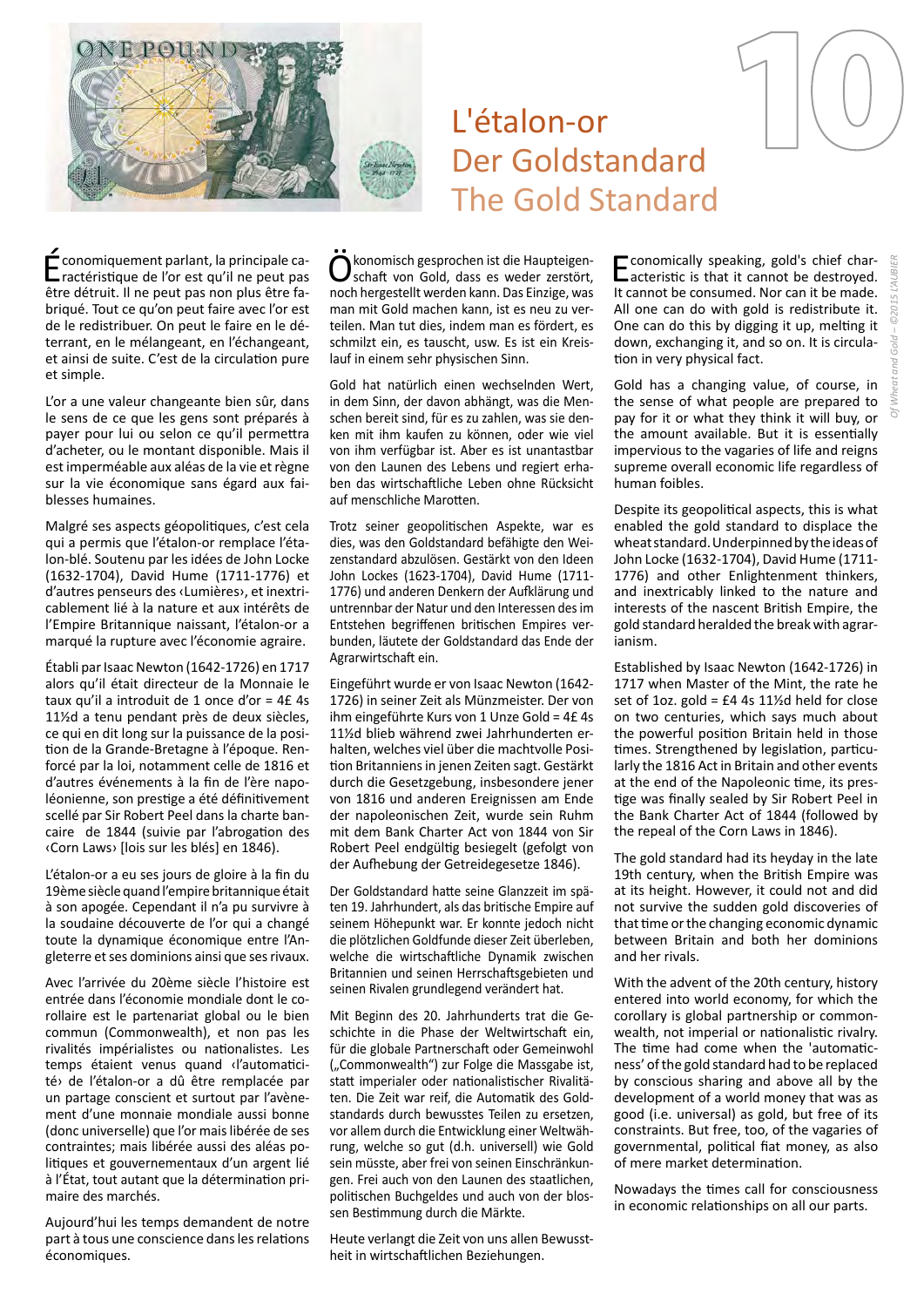

## **11** Au-delà de l'or Jenseits des Goldes Beyond Gold

Quel que soit ses mérites, notre regard écono-<br>mique se tourne vers l'or de l'antiquité à un futur encore lointain. D'une société dans laquelle la plupart des gens sont sans instruction et recherche leurs dieux à l'extérieur d'eux-mêmes à une société où tout le monde sait lire et compter, où le suffrage est universel et où les gens vivent de leur propre valeur.

Là réside le défi: environ un tiers de l'or est utilisé à des fins monétaires, mais l'or est-il toujours nécessaire à cela? Comment pouvons-nous en fait nous passer d'or?

Pour se passer de l'or, pour qu'il n'ait plus ni rôle monétaire ni ne soit valeur-refuge, nous devons faire reposer l'économie sur le partage conscient des ressources naturelles et intellectuelles.

Pour les experts monétaires, la piste réside dans le «Tract pour une réforme de la monnaie» de Keynes en 1923 dans lequel il relève que «[la production et l'épargne] ne peuvent pas fonctionner correctement si l'argent, dont ils assument que la stabilité vaut celle d'un étalon, est peu fiable» et «qu'il n'y a pas de justification historique qui permette d'attendre que l'argent soit représenté même par une quantité constante d'un métal particulier, moins encore par un pouvoir d'achat constant.»

Cela signifie, évidemment, que la conduite de l'économie dans son ensemble doit être un acte conscient – délibéré et scientifique.

Keynes remarque, par conséquent, que de quitter l'étalon-or signifie que la manière de penser et de structurer l'économie à partir d'un centre vers une périphérie doit être revue.

Nous avons donc à trouver ensemble ce qui était précédemment défini par l'économie dominante en remplaçant un point fixe par un point également stable «point autour duquel les échanges fluctuent et où ils doivent finir par se stabiliser; avec une différence matérielle, à savoir qu'il n'est pas lui-même un point fixe...»

Pour le macro-économiste nous devons voir que ni le blé, ni l'or ne peuvent être des étalons puisqu'ils sont eux-mêmes sujet au commerce. Le chemin doit être trouvé pour qu'aucun d'eux, ni le blé ni l'or, ne soient traités comme réserves dont le rôle serait d'équilibrer les déséquilibres. Sans cela ni les prix, ni l'argent ne peuvent devenir vrais.

En tant que citoyens nous avons besoin de démontrer qu'au lieu du blé et de l'or, notre propre conduite doit devenir la référence. Nous avons besoin de trouver l'équilibre dans nos propres affaires, pour ensuite refléter cet équilibre dans l'économie au sens large. La norme devient notre capacité à réaliser que la polarité de l'économie mondiale est un reflet de la même polarité en nous et que cela ne sert à rien de se battre ou de posséder le sol et le capital.

Ce qui importe, c'est que les deux soient mis au service de l'humanité tandis que nous nous activons pour satisfaire les besoins des autres afin que nous puissions tous mener de «belles actions».

Was auch seine Verdienste sind, wir wenden den<br>Blick vom Gold der Antike in eine noch ferne Zukunft. Von einer Gesellschaft, in der die meisten Menschen ungebildet sind und ihre Götter ausserhalb ihrer selbst finden, zu einer Gesellschaft in der idealerweise alle schreib- und rechenkundig sind, in der es ein universales Stimmrecht gibt und wo die Menschen nach ihren eigenen Werten leben.

Darin liegt die Herausforderung: ungefähr ein Drittel des Goldes wird für monetäre Ziele genutzt. Aber wird Gold noch für solche Dinge benötigt? Wie können wir auf Gold verzichten?

Um Gold los zulassen, damit es weder eine monetäre Rolle hat, noch als sicherer Hafen dient, muss das Wirtschaftsleben auf einem bewussten Teilen von Ressourcen, natürlicher wie intellektueller, beruhen.

Für Geldexperten liegt der Schlüssel in Keynes' "Trakt einer Währungsreform" von 1923, in dem er schreibt, dass "(Produktion und Ersparnisse) nicht richtig arbeiten können, wenn das Geld, welches sie als einen stabilen Massstab nehmen, unzuverlässig ist und dass "es keine historische Berechtigung gibt, erwarten zu können, dass Geld durch eine konstante Menge eines bestimmten Metalls gleichmässig repräsentiert wird, weniger noch durch eine konstante Kaufkraft."

Das bedeutet natürlich, dass das Führen der Wirtschaft als Ganzem eine bewusste Handlung sein  $muss - gut überleet und wissenschaftlich.$ 

Keynes notiert hierzu, dass das Ablösen des Goldstandards verlangt zu erkennen, dass die Art, die Wirtschaft von einem zentralen Punkt nach aussen zu denken und zu gliedern, erneuert werden muss.

Wir müssen nun gemeinsam den Punkt finden, der früher von der vorherrschenden Wirtschaft behauptet wurde, einen fixen Punkt durch einen ebenso festen Punkt auswechseln, "über den die Austausche fluktuieren und in dem sie definitiv zu Ruhe kommen; mit einem materiellen Unterschied, dass dieser selber kein Fixpunkt ist...

Für den Makroökonomen müssen wir sehen, dass weder Weizen noch Gold Standards sein können, weil sie selbst Handelsobjekte sind. Es muss sowohl für den Weizen wie auch das Gold der Weg gefunden werden, dass sie nicht als Reserven behandelt werden, deren Rolle es wäre, Ungleichmässigkeiten auszugleichen. Ansonsten können weder Preise noch Geld wahr werden.

Als Bürger müssen wir zeigen, dass anstelle von Gold und Weizen unser eigenes Verhalten zum Standard wird. Wir müssen ein Gleichgewicht in unseren eigenen Geschäften finden und dieses Gleichgewicht in die Wirtschaft im Allgemeinen spiegeln. Die Fähigkeit zu realisieren, dass die Polarität der Weltwirtschaft eine Spiegelung der gleichen Polarität in uns ist, wird zum Standard. Und es nützt nichts, einander zu bekämpfen oder Land oder Kapital zu besitzen.

Was wichtig ist, ist, dass beide in den Dienst der Menschheit gestellt werden, so wie wir aktiv werden um die Bedürfnisse der Anderen zu befriedigen, so dass wir alle "gute Taten" vollbringen können.

Whatever its merits, the gold standard turns<br>our economic gaze from the ancient past to the distant future. From a society in which most people are untutored and find their gods outside themselves, to one in which ideally everyone is literate and numerate, where suffrage is universal, and people live by their own values.

Therein lies the challenge: Roughly one third of gold is used for monetary purposes, but is gold still needed for such things? How, in fact, do we get beyond gold?

For gold to be let go, for it to have neither monetary nor safe-haven roles, we need to rest economic life on conscious sharing of resources, both natural and intellectual.

For monetary experts, the clue is in Keynes' 1923 Tract on Monetary Reform, where he noted that "[production and saving] cannot work properly if the money, which they assume as a stable measuring-rod, is undependable", and that "there is no historical warrant for expecting money to be represented even by a constant quantity of a particular metal, far less by a constant purchasing power."

This means, of course, that the successful ongoing conduct of the economy as a whole needs to be a conscious  $act$  – deliberate and scientific.

Keynes notes, therefore, that to come off the gold standard is to recognise that the way of thinking about and structuring the economy from a central point outwards needs to be reviewed.

We have now to find reciprocally the point which was previously asserted by the 'top dog' economy, replacing a fixed point with an equally steady "point about which the exchanges fluctuate, and at which they must ultimately come to rest; with one material difference, namely, that it is not itself a fixed point..."

For the macro-economist, we need to see that neither wheat nor gold can be the standard as long as both are subject to trade. The way has to be found for both wheat and gold to be treated as non-commodities, as reserves whose role is to balance out imbalances. Without this, neither prices nor money can come true.

Then, finally, as citizens generally we need to demonstrate that, instead of wheat and gold, our own conduct has to become the standard. We need to find balance in our own affairs and then reflect that balance in the economy at large. The standard becomes our ability to realise that the polarity of the world economy is a reflection of the same polarity in ourselves, and that it avails us nothing to fight over or possess land and capital.

What matters is that both are placed at the service of humanity generally as we go about our business of meeting one another's needs so that we can all carry out fine actions.